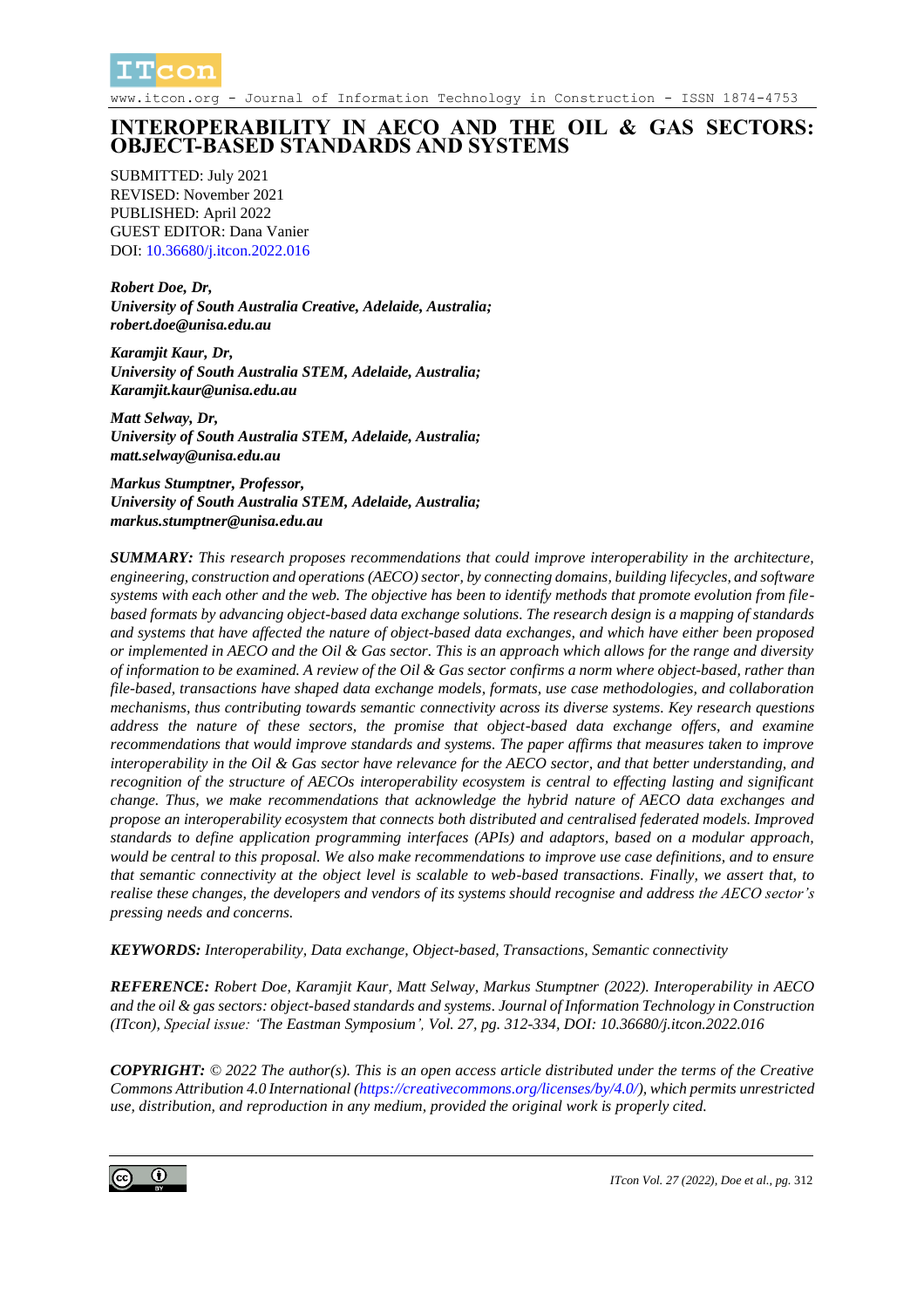# **1. INTRODUCTION**

The AECO sector is fragmented and comprised mainly of small to medium sized enterprises (SME) which are project, rather than strategically, focused. Though integrated projects do occur, the sectors' workflow mainly consists of systems and processes operating in silos, as noted by Owen (2013, p. 10). Consequently, and unlike other sectors of industry, there is no single organisation with the financial strength or intellectual capability to control software development. The fragmented nature of the AECO sector precludes the development of a single proprietary software system that might integrate data exchanges. Furthermore, it continues to resist such a concept because it would provide a vendor with monopoly control, as noted by Sacks et al. (2018, p. 88, 94). In consequence, as Owen et al. (2010, p. 236) affirm, due to its diversity and complexity, software in the AECO sector frustrates integration between users despite the ambitions of the founders of BIM who recognised the need for interoperability in the sector over 50 years ago.

It was in the late 1970s that Charles Eastman and colleagues at Carnegie-Mellon University, U.S. developed research which led to the concept of Building Information Modelling (BIM), the system which aims to foster interoperability in the AECO sector. In the early 1990s, BIM initiated development of standards defined by the end-users of software applications. The Industry Foundation Class (IFC), a non-proprietary, open standard, emerged in 1995 to facilitate data exchange between proprietary software systems. These data exchanges are filebased, while IFC is an object-based modelling language. Soon after IFCs introduction this dichotomy led to development of BIM servers, or repositories, to better manage data exchanges and transactions at the object level.

Since the inception of IFC in 1995, many of the same interoperability issues in the AECO sector have been reported by researchers and practitioners. Consequently, software applications used every day in the AECO sector are failing to exchange data reliably which translates into poor quality workmanship, compromised teamwork, excessive cost, a waste of resources, and time delays. But, while it is clear that the IFC file-based format needs to evolve, solutions to advance this have had limited success. A recent *'Technical Roadmap'* published by buidlingSMART acknowledges the need to transform IFC into an object-based data exchange to accord with exigencies for interoperability between software systems and web-based services (buildingSMART, 2020, p. 10). Thus, the transformation from file-based to object-based data exchange standards, systems and tools has not yet begun, as noted by Afsari, Eastman and Sheldon (2017).

Interoperability issues faced by the AECO sector are similar to those encountered by other sectors which deal with comparably complex data exchanges across project life cycles. Hence, we investigate other sectors' solutions to these problems and the lessons that can be learnt by the AECO sector. The Oil & Gas sector faces similar challenges to the AECO sector due to market fragmentation and the proliferation of vendors' solutions. Researchers from the Centre for Digital Built Britain (cdbb) highlight these similarities and affirm that the Oil & Gas sector is ahead of AECO in its progress towards digitalisation (Lamb, 2018). Thus, our paper examines these common challenges addressed by the Oil & Gas sector.

The AECO sector is already working to align with the Geospatial sector. The Open Geospatial Consortium (OGC) and its members develop standards for the geospatial sector to enable location information and services to be FAIR – Findable, Accessible, Interoperable, Reusable (OGC, 2021). The Integrated Digital Built Environment (IDBE) initiated in 2014 is a joint working group under buildingSMART International (bSI) and the OGC which aims to achieve better software interoperability and data integration in the geospatial and built environment domains (Gilbert *et al.*, 2020). This work has addressed interoperability between modelling standards, IFC, CityGM, InfraGML, LandInfra, GeoSciML, and others (Plume, 2021). The aim of this ongoing work is to facilitate a cycle of reuse between modelled as-built environments and the context that defines new development. As part of the IDBE, the OGC and bSI are also collaborating on standards-based alignment of digital twins, beginning with the definition of alignment concept models.

The AECO sector's workflows and processes have been compared with those of the Manufacturing & Electronics sectors (Gann, 1996). In the AECO sector, the emerging concept of Building Lifecycle Management (BLM) derives its impetus from PLM systems developed in the automobile industry in the 1980s. Several authors promote development of BLM (Vanlande, Nicolle and Cruz, 2008, Malagnino *et al.*, 2017, Di Bicarri *et al.*, 2018, Mangialardi *et al.*, 2018), while Dassault Systèmes provide a PLM solution to the AECO sector that provides a closed integrated, object-based system with full operability between many applications (Doe, 2020, p. 4). However, a key disadvantage of proprietary, closed integrated systems is that their implementation is exclusive to

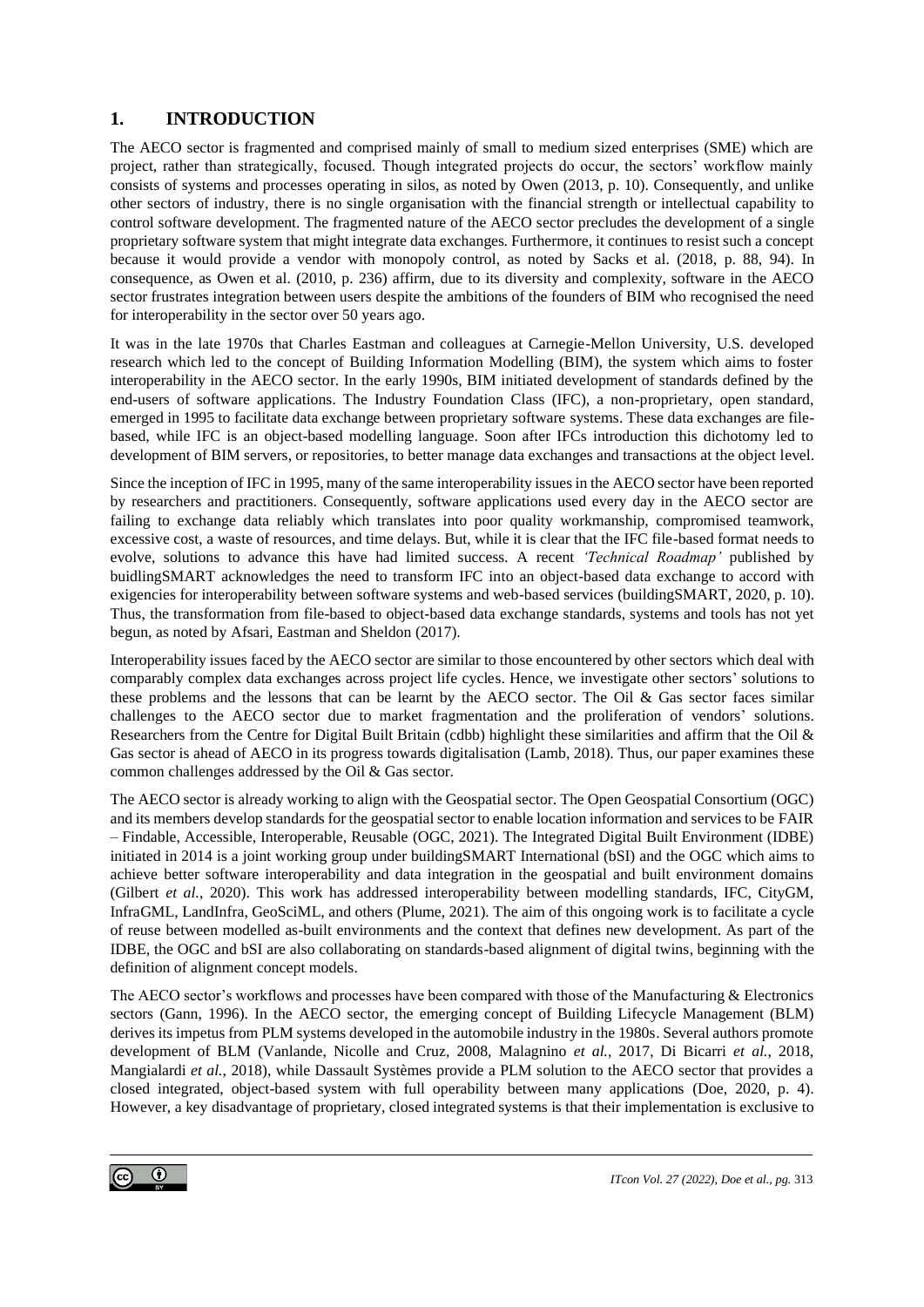purchasers of the software (Schodek *et al.*, 2005, p. 233). Hence, the BLM concept challenges the desire, consistently expressed by the AECO sector, for user defined, vendor neutral, openly integrated systems which conform to open standards, and for modelling techniques that avoid using a single modelling language (Taylor *et al.*, 2009, buildingSMART, 2020, p. 11, Hub, 2020). Thus, in contrast to AECO and the Oil & Gas sectors, the Manufacturing & Electronics sectors' economic power and long-term working relationships have enabled them to drive the development of proprietary, closed software systems suitable for design, modelling, fabrication and collaboration throughout the product's lifecycle. This has resulted in a small number of proprietary, closed-source PLMs servicing the sector.

This paper addresses the proposition that interoperability in the AECO sector can be improved through comprehensive implementation of object-based data exchanges.It does this by examining and comparing standards and systems that have either been proposed or implemented to improve interoperability in both AECO and the Oil & Gas sectors.

# **1.1 Research Design**

Firstly, we asked, what can the AECO sector learn from the Oil & Gas sector's implementation of interoperability measures which are focussed on object-based data exchanges? Secondly, can interoperability in the AECO sector be improved by object-based, rather than file-based, data exchanges? Thirdly, what standards and systems are required in the AECO sector to reinforce object-based data exchanges?

In Section 2, we examine the nature of interoperability ecosystems in AECO and the Oil & Gas sectors and their influence on standards and systems. We also briefly compare and contrast these with other industry sectors' interoperability ecosystems. In Section 3, we begin to answer the first research question through a comparative review of standards and systems in AECO and the Oil & Gas sectors, a mapping approach which assists with evaluation of the broad nature of the subject matter and the diverse range of disciplines involved. In Section 4, we examine the second research question by discussing the prevalent data exchange problems and how object-based data exchange standards and specifications can address these problems in the AECO sector. The predominant data exchange standards used in the Oil & Gas sector are object-based, but there are other interoperability issues in the Oil & Gas sector, which are discussed in this section. The third research question is answered in Section 5, where we synthesise the findings and recommendations for object-based data exchange solutions appropriate to the AECO sector. In Section 6, we explore future research avenues and summarise conclusions.

# **2. BACKGROUND**

In the AECO sector, interoperability has been defined as,

*…the ability of two or more systems to exchange information and to use the information that has been exchanged. (Hub, 2020)*

In the Oil & Gas sector, a definition of interoperability references systems engineering knowledge,

*…the capability of two or more entities to exchange items in accordance with a set of rules and mechanisms implemented by an interface in each entity, in order to perform their specified tasks. ((ISO), 2019)*

These definitions focus on the technological complexity of interoperability, common to all sectors of industry, which require integrated, reliable and scalable methods for exchanging data. In addition to achieving interoperability at the technological level, interoperability needs to be addressed at management level to facilitate collaboration across the entire lifecycle of the asset or building. Methodologies at the management level include open and trusting contractual relationships fostered by partnering, and approaches such as integrated project delivery (IPD), which nurture collaborative workflows and integrated exchanges of information. However, these management level methods which foster collaborative interoperability are excluded from the scope of this research. Instead, it is the reliability and scalability of data exchanges in AECO and the Oil & Gas sectors, influenced by standards and systems, that is the focus of this paper.

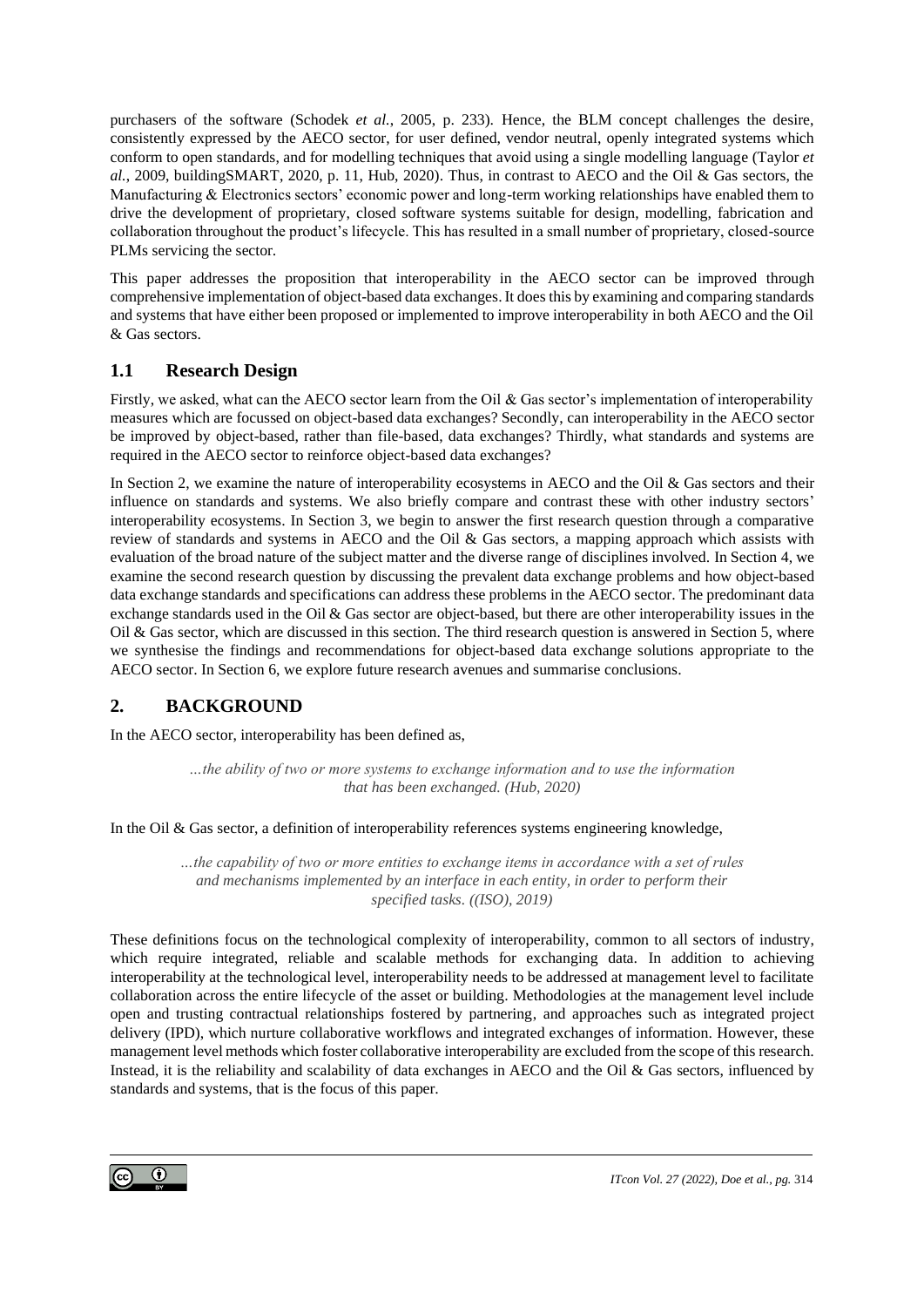In both AECO and the Oil & Gas sectors, standards are being created, published, and used, but fragmentation of the sectors challenges interoperability due to the multitude of bespoke solutions which prohibit adoption of a single sector-wide standard. A typical project lifecycle in both sectors involves collaboration across multi-disciplinary teams using different software tools. Thus, interoperability becomes an essential requirement for seamless data exchange at software levels between diverse applications, where each application may have its own internal data structure. Mappings from each application's internal data structure to standard models, such as IFC for AECO and MIMOSA CCOM for Oil & Gas, facilitate interoperability.

In the Oil & Gas sector, standards define data exchanges which occur between domains and their systems. While in the AECO sector, standards define data exchanges which occur both between domains and their systems via an intermediary system (e.g., IFC BIM server), and between domains and systems (e.g., IFC), as in the Oil & Gas sector. These interoperability ecosystem differences are illustrated below (Figure 1).



Oil & Gas Sector

*Figure 1. Interoperability Ecosystems by Sector.*

Both of these ecosystems may be described as 'federated'. In the information technology sector federation refers to the ability of many separate computer resources, such as collections of data, to be searched at the same time, which better describes the Oil & Gas sector's distributed federated approach. But, more generally, the term federated refers to a group of organisations joined to form a larger organisation, which better describes the AECO sector's centralised federated approach.

# **3. STANDARDS & SYSTEMS**

The following review examines standards and systems that address the interoperability of data exchanges in AECO and the Oil & Gas sectors. Though many national and organisational standards bodies influence these sectors, we have focused on the principal generic and international standards and specifications published by bSI and MIMOSA (Figure 2), as described in the sub-sections below.



*Figure 2. Pyramid of Standards (adapted from (buildingSMART, 2020, p. 22, Fig. 7))*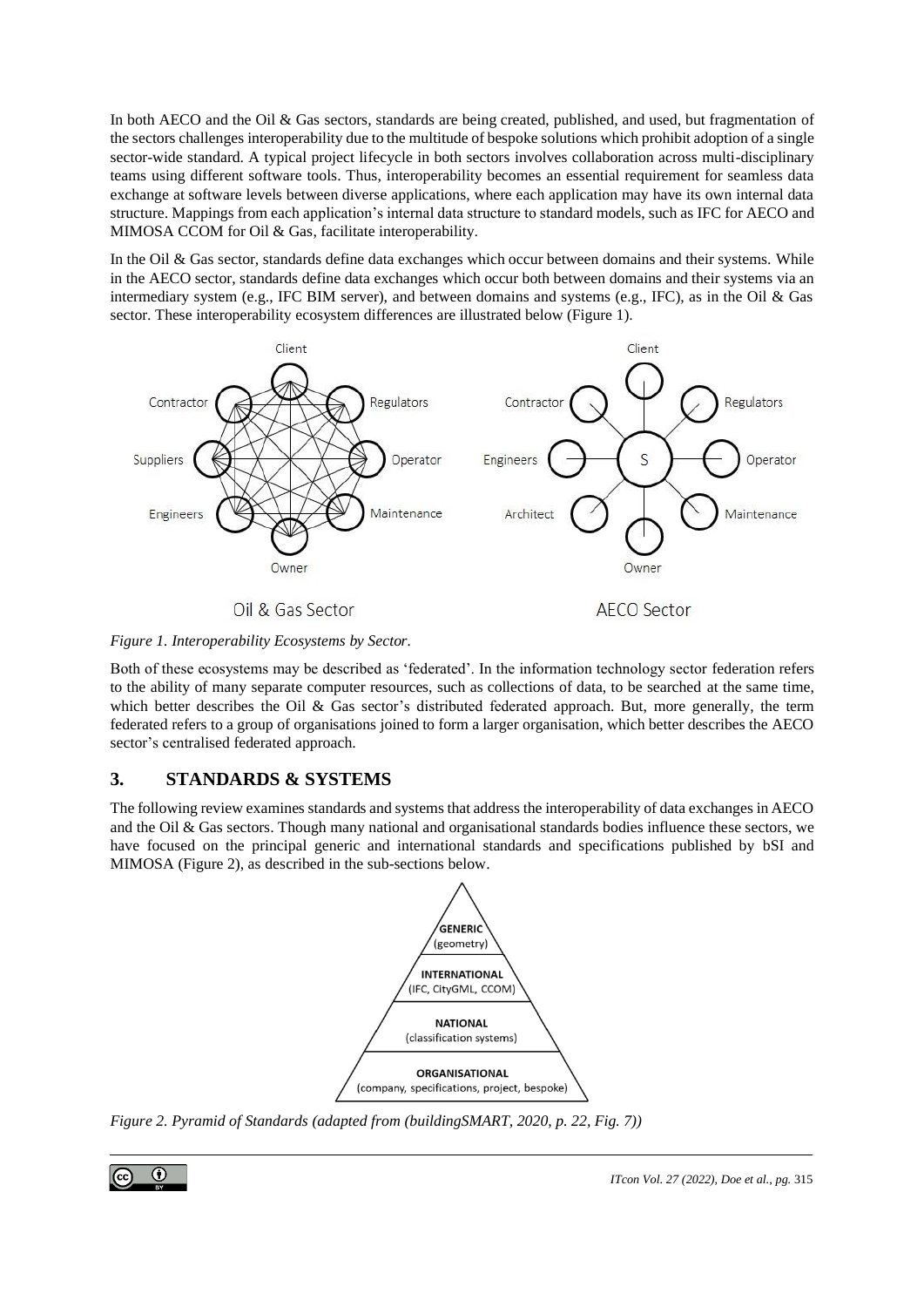# **3.1 Standards Bodies**

### **3.1.1 buildingSMART International (bSI)**

In the AECO sector, the governance of standards and guidelines is the responsibility of bSI, a not-for-profit, open, neutral organisation dependent on global collaboration between discipline and industry experts (2021b). With the development of BIM, the AECO sector acknowledged that the reliability of data exchanges should be determined primarily by user-defined exchange standards and use cases. Based on this approach, in 2005 bSI began to address construction industry concerns by developing 'smart model-based collaboration tools', some also defined by other international standards, including,

- IFC (Industry Foundation Class, ISO 16739-1:2018), a non-proprietary, open standard, file-based method of transaction.
- IDM (Information Delivery Manual, ISO 29481-1:2016), the standard for defining use cases and workflow processes, plus ISO 19650 series for organising BIM workflows.
- MVD (Model View Definition), though IFC is the basis for full interoperability, each use case needs precise definition with the IDM, which is mapped to the MVD by information technology experts. bSI release the MVD to the software vendor, with testing and certification of implementations following.
- BCF (Building information modelling Collaboration Format), enables the sending of model mark-ups, clash reports and general comments between team members.
- bSDD (bSI Data Dictionary), is an online service that hosts classifications and their properties, allowed values, units and translations. The bSDD allows linking between all the content inside the database and is based on ISO 12006-3 for Industry Foundation Dictionaries (IFD).

To facilitate interoperability, bSI asserts its commitment to 'sharable projects' and 'seamless collaboration' across domains and building lifecycles via the concept of openBIM. In their 'Technical Roadmap – Getting Ready for the Future', (*'Technical Roadmap'*), bSI identify the following key requirements to drive these changes between 2020-2023 (buildingSMART, 2020, pp. 10, 17),

- Methodologies that have equivalence in multiple, modern computer interpretable languages e.g., XSD, OWL and JSON.
- Modularity to facilitate separation of responsibilities, and to create additional domains (e.g., via use cases) and extensions.
- Standardised Application Programming Interfaces (API) with a data driven approach to meet the requirements of Digital Twins, Smart Buildings and Smart Cities.
- Workflow standards that rationalise the IDM, ISO 19650-1:2018 and other workflow and process standards which are to be defined as a new machine-readable Information Delivery Specification (IDS).

### **3.1.2 MIMOSA**

In the Oil & Gas sector, MIMOSA is a not-for-profit industry trade association which develops and encourages adoption of open, supplier-neutral information technology (IT) and information management (IM) standards and specifications to enable digitalisation and interoperability for asset life-cycle management. The MIMOSA solutions process seeks to avoid reinvention by leveraging existing standards such as ISA-95, ISO 8000, ISO 15926, and ISO 18435, which are part of a complex mosaic of existing and emerging standards, each developed with a different focus. To achieve 'system of systems' interoperability these standards are used together in a repeatable and scalable manner via technical specification ISO/TS 18101-1:2019 ((ISO), 2019), published by the ISO Technical Committee 184/Working Group 6. This promotes the OIIE (Open Industrial Interoperability Ecosystem) specification as a portfolio approach to interoperability which uses existing standards in a complementary manner to achieve system of systems interoperability in the Oil & Gas, petrochemical, power generation, public utilities and other asset-intensive industries. Unlike other technical specifications, ISO/TS 18101-1:2019 is not intended to develop new standards. Instead, it incorporates the use of a standardised connectivity architecture and a use case architecture to describe a supplier-neutral, open, industrial digital ecosystem and the interoperability requirements of standardised industry use cases.

MIMOSA also leads the OpenO&M initiative, which is an open, collaborative effort to bring diverse groups of standards and best practice publishing organisations, such as ISA, MESA, Open Applications Group, Inc. (OAGi), and the Open Platform Communications (OPC) Foundation in an effort to harmonise the standards used for the

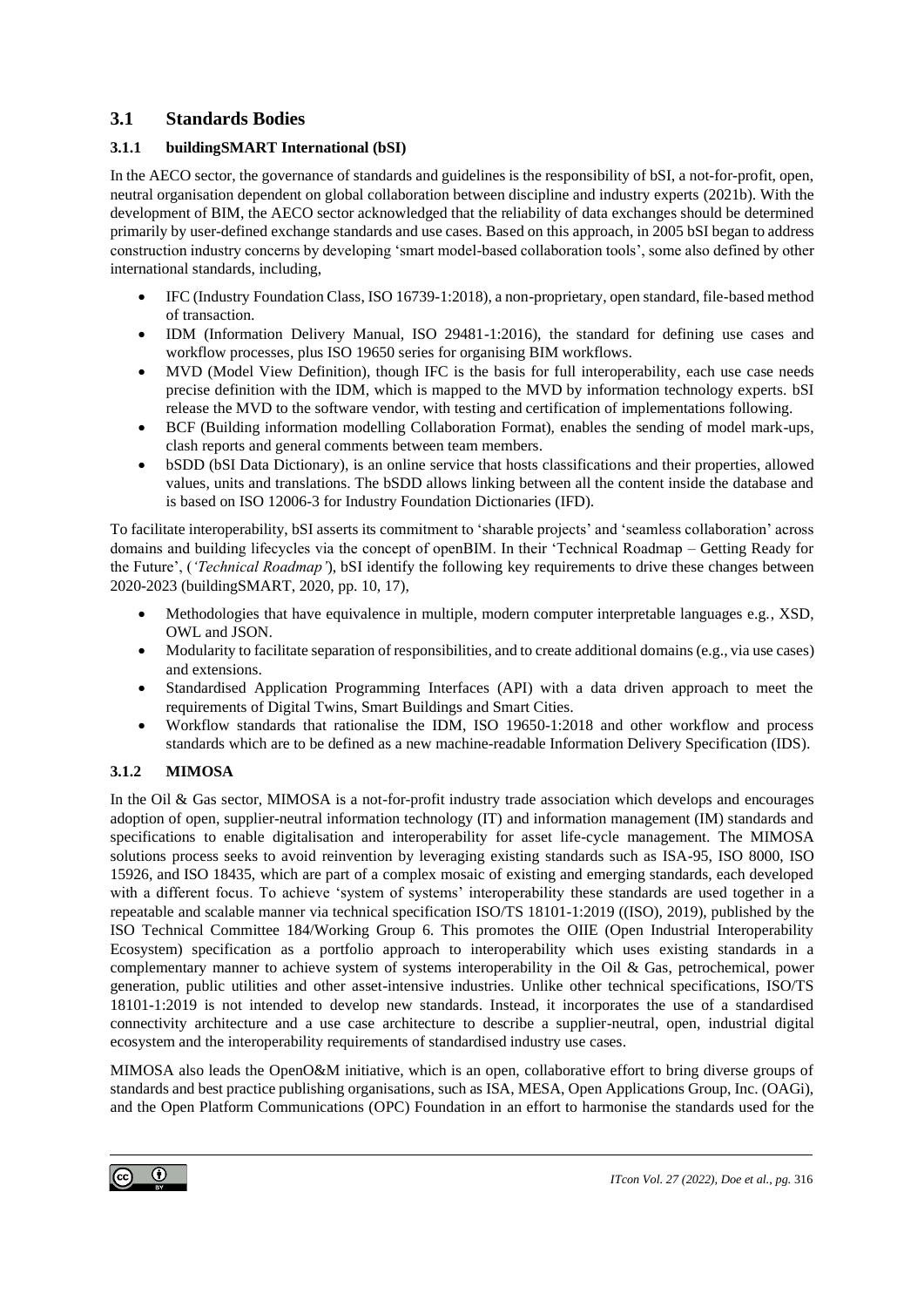exchange of data and the associated context, with the focus on operations and maintenance stage. Each of these organisations bring the subject matter expertise in their respective fields. For example, ISA (International Society of Automation) publishes standards related to instrumentation and automation, and MESA (Manufacturing Enterprise Solutions Association) International focusses on best practice around the use of IT in manufacturing. The scope of OAGi is broader since it develops standards for integrating applications and businesses that can be utilised across industries, while the OPC foundation is an industry consortium that creates communication standards for automation devices and systems.

To achieve standards-based interoperability in the asset-intensive industries MIMOSA collaborates with these standards organisations to manage the development, validation and maintenance of the OIIE specification (MIMOSA, 2021) under the OpenO&M initiative. All standards and specifications included in the OIIE are licensed by their respective organisations and are validated by the OIIE OGI Pilot (Oil & Gas Interoperability Pilot) to work with each other, and to support standardised industry use cases.

In addition to MIMOSA, there are other standards bodies and industry consortiums which publish and maintain standards, specifications and industry best practice for the Oil & Gas sector, such as the International Association of Oil & Gas Producers (IOGP), Capital Facilities Information Handover Specification (CFIHOS) and POSC Caesar Association (PCA). The IOGPidentify and share best practice around health, safety, environment and other related aspects for the Oil & Gas industry professionals. CFIHOS is one of the IOGP projects (JIP 36) that produce information handover specifications such that necessary information needed to operate, maintain and decommission a facility is exchanges, specifically for process and energy sectors. Energistics is an industry consortium that publish standards for data definition, handling, storage and exchange specifically related to upstream oil and natural gas industry. PCA promotes and publishes open specifications for enabling interoperability. The major standard initiated and promoted by PCA is ISO 15926, which is about integration of lifecycle data for process plants, with focus on Oil & Gas production facilities.

# <span id="page-5-0"></span>**3.2 Data Model & Exchange Formats**

### **3.2.1 AECO Sector**

- IFC (Industry Foundation Class) is a non-proprietary, open, object-based file format specification, defined by ISO 16739-1:2018 ((ISO), 2018) intended to describe architectural, building and construction industry data. The development of IFC began concurrently with the founding of the Industry Alliance for Interoperability (IAI) in 1994, initially a consortium of 12 U.S. companies initially advising on developing a set of C++ classes to support integrated application development. In 1996 the consortium became an international effort and changed its name to the International Alliance for Interoperability. IFC's evolution has continued under bSI since 2005. IFC supports different encodings by defining multiple file formats to exchange data, including SPF (STEP Physical File), XML, and ZIP. IFC data exchange is currently considered the most promising solution for achieving reliable and scalable interoperability in the AECO sector, as asserted in a recent report by the UK's BIM Interoperability Expert Group (BIEG) (Hub, 2020).
- COBie is an information exchange specification for the life-cycle capture and delivery of information needed by facility managers. Developed in 2007 by E. William East, for the U.S. Army Corps of Engineers, it specifies the minimum information set needed to operate and maintain buildings. Thus, COBie is the information exchange between the delivery team and client. It was published in 2009 by bSI as 'Basic FM Handover IFC 2.3 MVD' *(buildingSMART, 2021c)*. Unlike other MVDs, it has an analogue spreadsheet representation which effectively replicates the IFC schema, or it can be delivered digitally in IFC format (cdbb, 2021). COBie links information about building systems and assets to the spaces or locations from where they can be accessed. Over 20 Commercial-off-the-Shelf Software (COTS) products support COBie which allows it to be used on projects regardless of size and technological sophistication (NatSpec, 2021).

### **3.2.2 Oil & Gas Sector**

- IEC 62714 AutomationML (Automation Markup Language) is an open standard based on XML for storage and exchange of plant engineering information.
- IEC 62264 B2MML (Business to manufacturing Markup Language) and IEC 61512 Batch ML (Batch Markup Language) published by MESA International are XML-based models that define an exchange

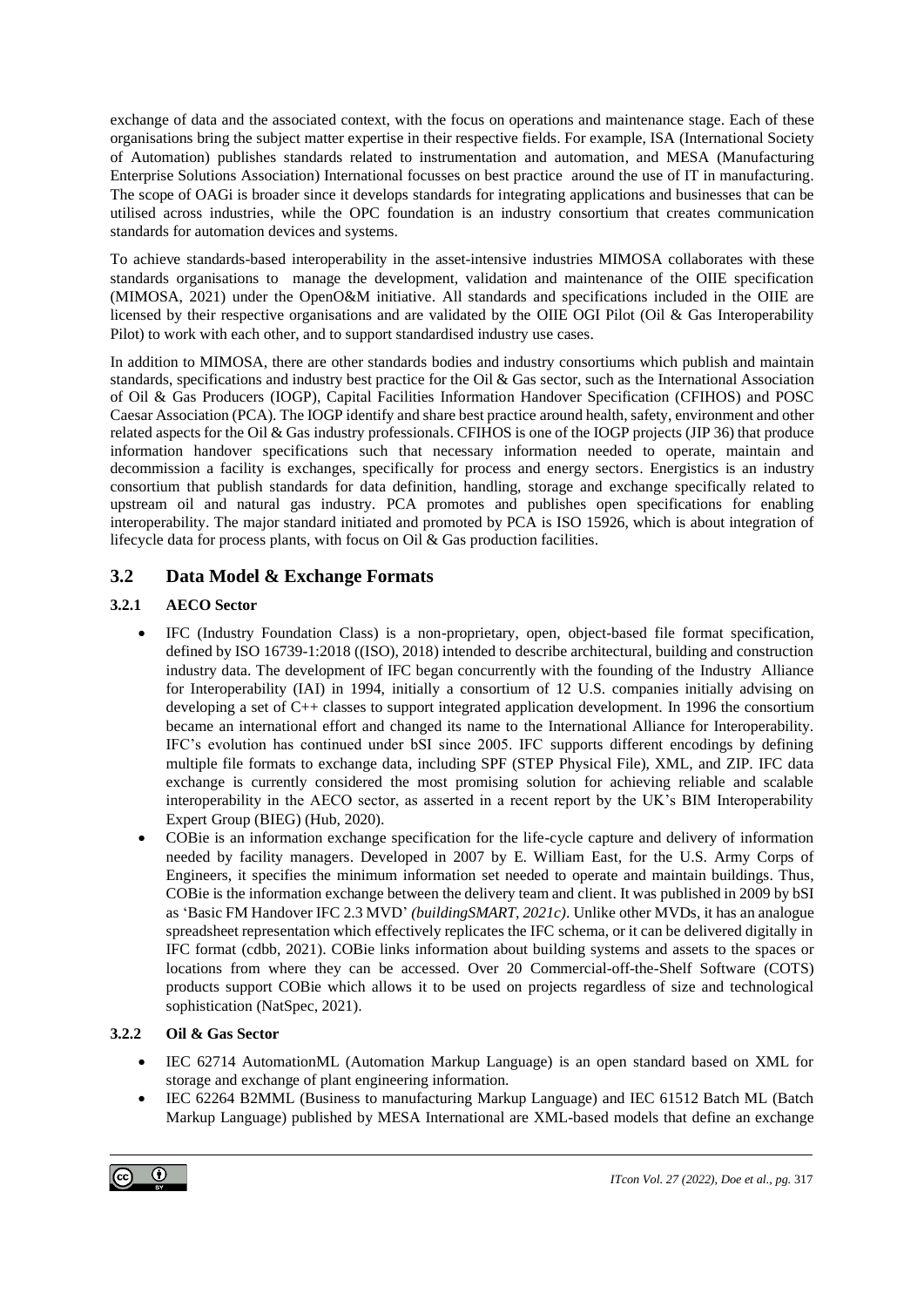format for data conforming to ANSI/ISA-95 and ANSI/ISA-88 information models respectively across enterprise and control systems.

- ISO 15926 is a standard used for representation and exchange of data supporting the life cycle of industrial plants which includes the engineering, construction, and maintenance phases; with a focus on information handover.
- IEC 62541 OPC UA (Open Platform Communications, Unified Architecture), is an object-based machine-to-machine communication protocol for industrial automation devices and systems developed by OPC Foundation.
- MIMOSA CCOM (Common Conceptual Object Model) serves as an information model for the exchange of asset life cycle information, including engineering, asset, configuration, operation and condition data, required for the operation and maintenance of plants and complex facilities. In addition, CCOM can be used to provide the contextual basis for defining and maintaining Digital Twins and for performing Big Data Analytics. The mission of CCOM is to facilitate interoperability between systems by allowing them to exchange data through adaptors.
- MTConnect is a manufacturing standard providing XML based exchange format for exchanging data between shop-floor and software applications.
- PRODML is a set of XML based standards and a data exchange format used in the upstream Oil & Gas sector for supporting workflows in production operations, published by Energistics.
- IEC 62424 CAEX (Computer Aided Engineering Exchange) is an object-oriented XML based exchange format for storing hierarchical structure of plants, documents, products etc. and is primarily used for exchanging data between process engineering and process control engineering tools.

# **3.3 Use Cases**

To support interoperability across any industry, it is recognised that a consistent method for describing and specifying different sets of interactions, or use cases, is required. By describing use cases consistently, specific interoperability concerns can be addressed in a prioritised manner so that participants know what to expect when taking part in an interaction within the digital ecosystem.

### **3.3.1 buildingSMART Use Cases**

The bSI have developed ISO 29481-1:2010 to define the methodology for capturing use cases and specifying processes and information workflows using Information Delivery Manuals (IDMs). These consist of use case process definitions and exchange requirements. The use case captures a brief description, the objective, benefits and metadata of similar disciplines and lifecycle stages. The process definition includes the services to be performed and the results to be achieved for each stage added for the use case and can be expressed as a process map, interaction map or transaction map, using the Business Process Modelling Notation (BPMN) (buildingSMART, 2021e). The exchange requirements define model-based information in non-technical format, which is then translated to a technical specification of the exchange requirements via the Model View Definition (MVD). The MVD is a subset of the IFC schema which fulfills the exchange requirements of a use case. The MVD becomes the basis for the import and export capability of software systems participating in the information exchange for a certain use case.

By 2010, it was claimed that the IFC schema's 'breadth and flexibility… leaves room for errors', and that it had made no significant impact on interoperability (Eastman *et al.*, 2010). A key reason for these errors were use cases that did not clearly define information exchange interactions between users. In the study noted, the authors developed more detailed procedures to capture use cases and for defining the IDM. Thus, the Exchange Model (EM) and Exchange Object (EO) tied specification of the IDM to a more accurate MVD, as noted by Eastman et al. (2010). In this same study, the authors were concerned that many IDMs would be needed, 'possibly several hundred' (Eastman *et al.*, 2010, p. 33). Since then, it has been asserted that IDMs are difficult to search, share or reuse for the following reasons (Kahyun and Lee, 2018, p. 2),

- Development process is complex and laborious, demanding substantial time and cost.
- Lack of a standard format for exchanging information between an IDM and an MVD, e.g., XML schema.
- Tools are needed to integrate the development process, e.g., automated quality checks for the IDM and the MVD.

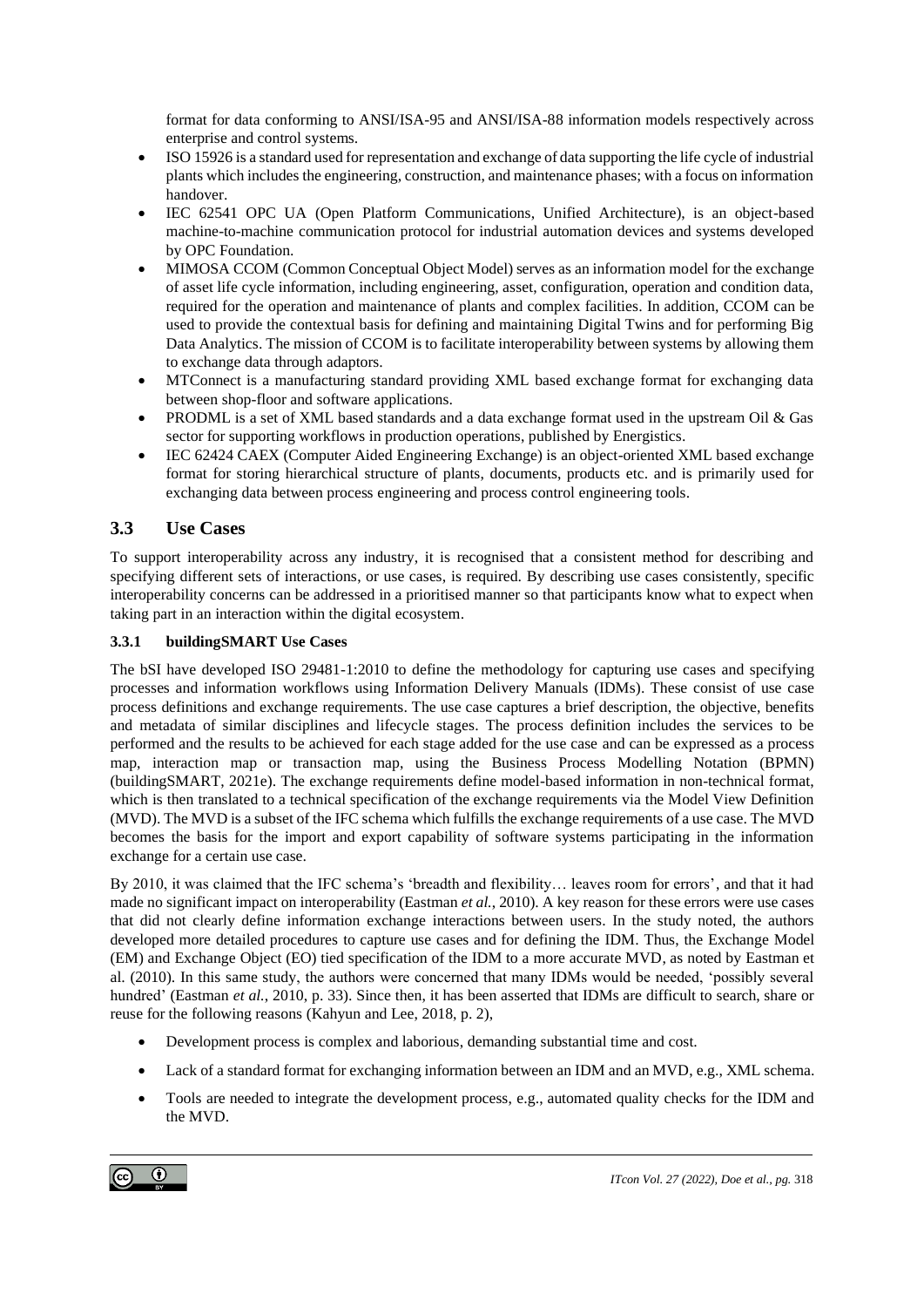• Difficult to share and reuse IDMs and MVDs without shared servers and more administrators.

The MVD requires that software supporting IFC exchange implement a subset of the IFC schema with additional restrictions applied. These MVDs also define the conformance level expected of software implementations. But MVDs are not interchangeable and do not guarantee interoperability between MVDs themselves. Also, as a subset of IFC, they can only be revised if the whole schema is changed.

### **3.3.2 OIIE Use Case Architecture**

In 2007, representatives from the Oil & Gas and Petrochemical industries participated in an OpenO&M End-User Advisory Group with the aim of identifying the highest value use cases, matched to interoperability scenarios, for organisations to meet their business objectives (OpenO&M, 2020). These use cases are documented using the OIIE Use Case Architecture and are incrementally extended to incorporate new functionality. Each use case is validated by the OIIE OGI Pilot while new use cases are included based on guidance from industry partners (MIMOSA, 2020).

The OIIE Use Case Architecture identifies four components for describing use cases in a decomposable way: Use Cases; Scenarios; Events; and User Stories. Use Cases describe common interactions and context to achieve an interoperability goal and are decomposed into Scenarios. Each Scenario provides additional details and requirements on how to achieve an interaction based on a specific group of Events. The Events describe specific message exchanges and their requirements while being general enough to be reused and support different realisations across different protocols and data formats. Finally, these three components are tied together by User Stories, which abstract from the underlying components to provide a higher-level, graphical overview of interactions and to connect Use Cases in a logical flow.

# **3.4 Collaboration**

### **3.4.1 BCF**

The BCF (Building information modelling Collaboration Format) allows different BIM applications to communicate an 'issue' between project collaborators, alongside IFC data that has already been shared. Each BCF 'issue' is registered with a Globally Unique Identifier (GUID) confirming the status of the model and the domain users' responsibilities. It enables workflows which transfer XML data from captured views, either by emailed .bcfzip file exchange between team members, or via a web-based exchange using the RESTful server hub (buildingSMART, 2021a).

BCFier is a set of plugins and standalone applications that handle BCF and integrate directly with some BIM tools, including Autodesk's Revit, enabling specific data sets to facilitate coordination issues (Van Berlo, Natrop and Korpershoek, 2017, BCFier, 2021). In early development work BIMserver successfully used modular, reusable components to test a BCF workflow, as recorded by van Berlo and Krijnen (2014).

### **3.4.2 ISBM**

In the Oil & Gas sector, the OpenO&M ISBM specification is an open specification that provides a vendor-neutral interface to the communication infrastructure of the OIIE Architecture. It is an open, supplier-neutral standard that can in theory be used by any industry, as it allows the transmission of any information model, including MIMOSA CCOM, ISO 15926, MESA B2MML and others. ISBM addresses a typical IT environment where a federation of systems is implemented from multiple software vendors that work together to support business processes by providing a standard interface. ISBM specification defines a SOAP (Simple Object Access Protocol) Web Service and a HTTP/JSON REST implementation of the ISA-95.00.06 Messaging Service Model (MSM). ISBM offers further interoperability via application-to-application communications by exposing a single, standardised interface, instead of a custom-built interface, for every version and format of message exchange systems.

Unlike the BCF REST API, which is used primarily for exchanging BCF issues between software applications, ISBM web-services provide a wide range of interfaces to act as the complete communication backbone of an ecosystem. Though there is no corresponding open specification or standard used in the AECO sector to support intra-enterprise and inter-enterprise collaborative communication, BIM servers provide a similarly neutral interface for object-based data exchanges.

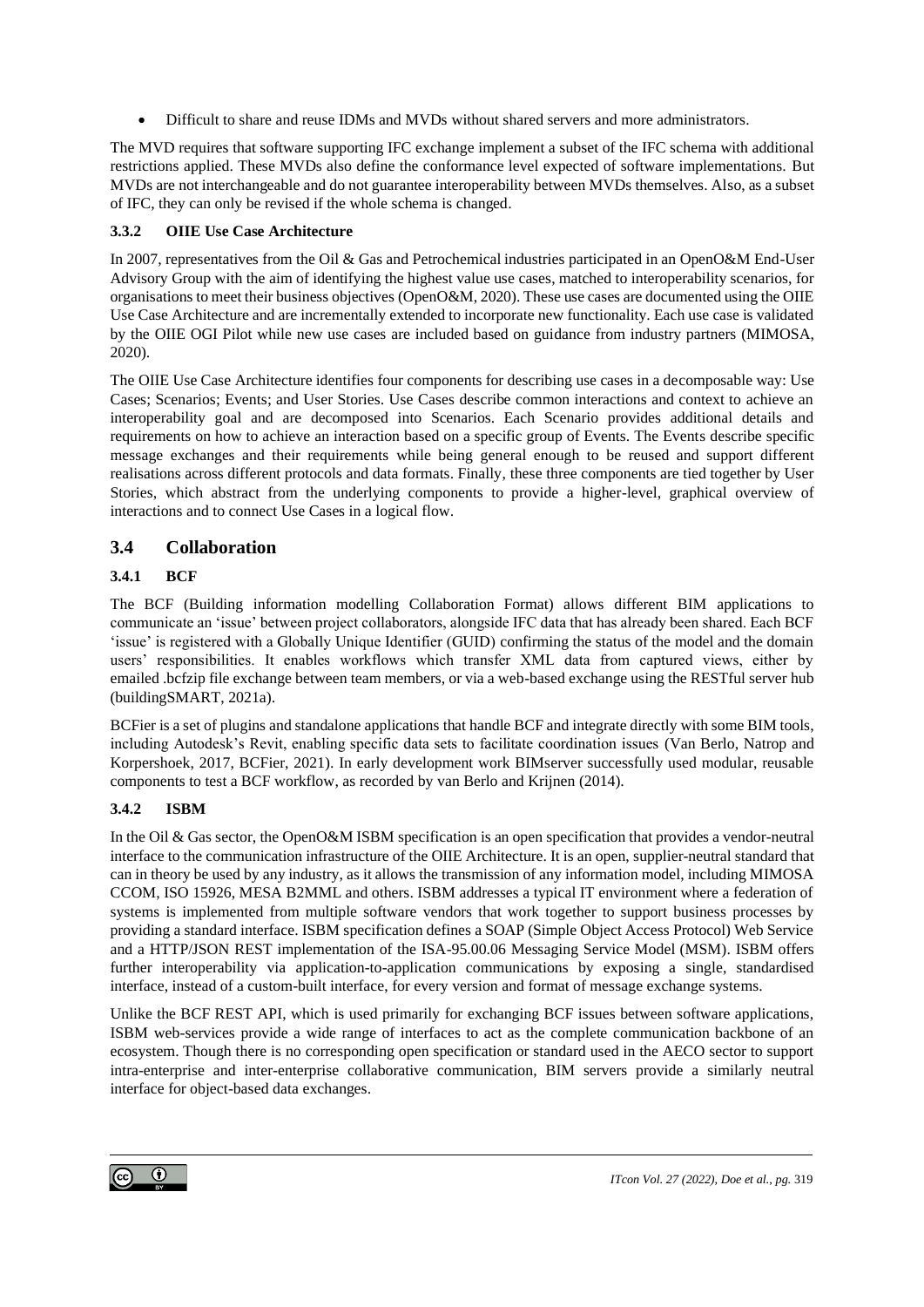# **3.5 Reference Data & Data Dictionaries**

### **3.5.1 bSDD**

The buildingSMART Data Dictionary (bSDD) is a library that contains objects and their properties for the building and construction industry which links concepts with similar meaning in different classifications, contexts and languages. The bSDD is used to search, identify, and share objects and their properties and is available as an open REST API which can be searched for concepts and their relationships in different classifications systems, including IFC. Each concept in bSDD is assigned a GUID which serves as a unique, language independent serial number. The use of bSDD can significantly improve communication in the AECO sector by facilitating unification of technical terms regardless of the underlying language. It is a service, rather than a standard, that will play a significant role in the future with the implementation of multiple use cases in the AECO sector, and it will also facilitate the compliance checking of Product Data Templates (PDTs) based on classifications derived from bSDD (buildingSMART, 2020, p. 23).

### **3.5.2 RDL**

The use of Reference Data Libraries (RDLs) is vital to achieve interoperability between systems within and across an enterprise because it enables all partners to have a common understanding of the data being exchanged. The OIIE utilises mappings to multiple external RDLs published by various organisations including, ISO 15926-4, CFIHOS RDL, ECCMA eOTD, IEC CDD and Energistics UOM, in addition to MIMOSA CCOM RDL which is the system of record for any managed reference data.

MIMOSA defines the OpenO&M Web Service Common Interoperability Registry (ws-CIR) specification which provides a standards-based, vendor-neutral approach for the construction of an object registration server. This specification supports a harmonised and standardised lookup of locally unique identifiers for an identical object, including data dictionary classifications and attributes, used in multiple information systems. This can be used, not only for linking to RDL, but for mapping local application identifiers into shared identifiers for non-RDL elements of a model. Like bSDD, the ws-CIR attaches a Universally Unique Identifier (UUID) to each object to ensure its global uniqueness.

# **4. OBJECT-BASED DATA EXCHANGE**

### **4.1 AECO Sector**

### <span id="page-8-0"></span>**4.1.1 Data Exchange Problems**

With the increasing complexity of AECO projects, the success of interoperability depends on the reliability and scalability of data exchanges. Before scalability can be addressed, reliability needs to improve, but IFC has often been defective in its ability to deliver timely and error free data exchanges. In the U.S. in 2004, the wider costs of poor interoperability caused by delay, avoidance and mitigation were estimated to be \$15.8BN USD (Gallaher *et al.*, 2004).

Taking its lead from Knowledge Industry Survival Strategy (KISS), Steel et al (2012) examined IFC's role as a domain specific language. Hence, IFC interoperability was defined as the success of two tool's ability to exchange at,

- 1. File-level.
- 2. Syntax-level; allows error-free parsing of files.
- 3. Visualisation-level; enables reliable representation of models being exchanged
- 4. Semantic-level; allows common meaning of models exchanged to be understood.

It was at levels 3 and 4 that problems occurred. Visualisation issues included different domains' choices of colour based on actual appearance (domain: architect), regulatory coding and type of object or material, e.g., concrete slab and supporting beam (domain: quantity surveyor). Semantic misunderstanding could have an even wider impact and could occur due to the lack of preservation of unique object identifiers (e.g., GUIDs), which then affect versioning and change-tracking functionality. Semantic issues could also arise between a model used by an analysis tool which reads encoded objects differently to the original model's software, e.g., steel grade may be encoded either as an object description or within the material type. The International Framework for Dictionaries

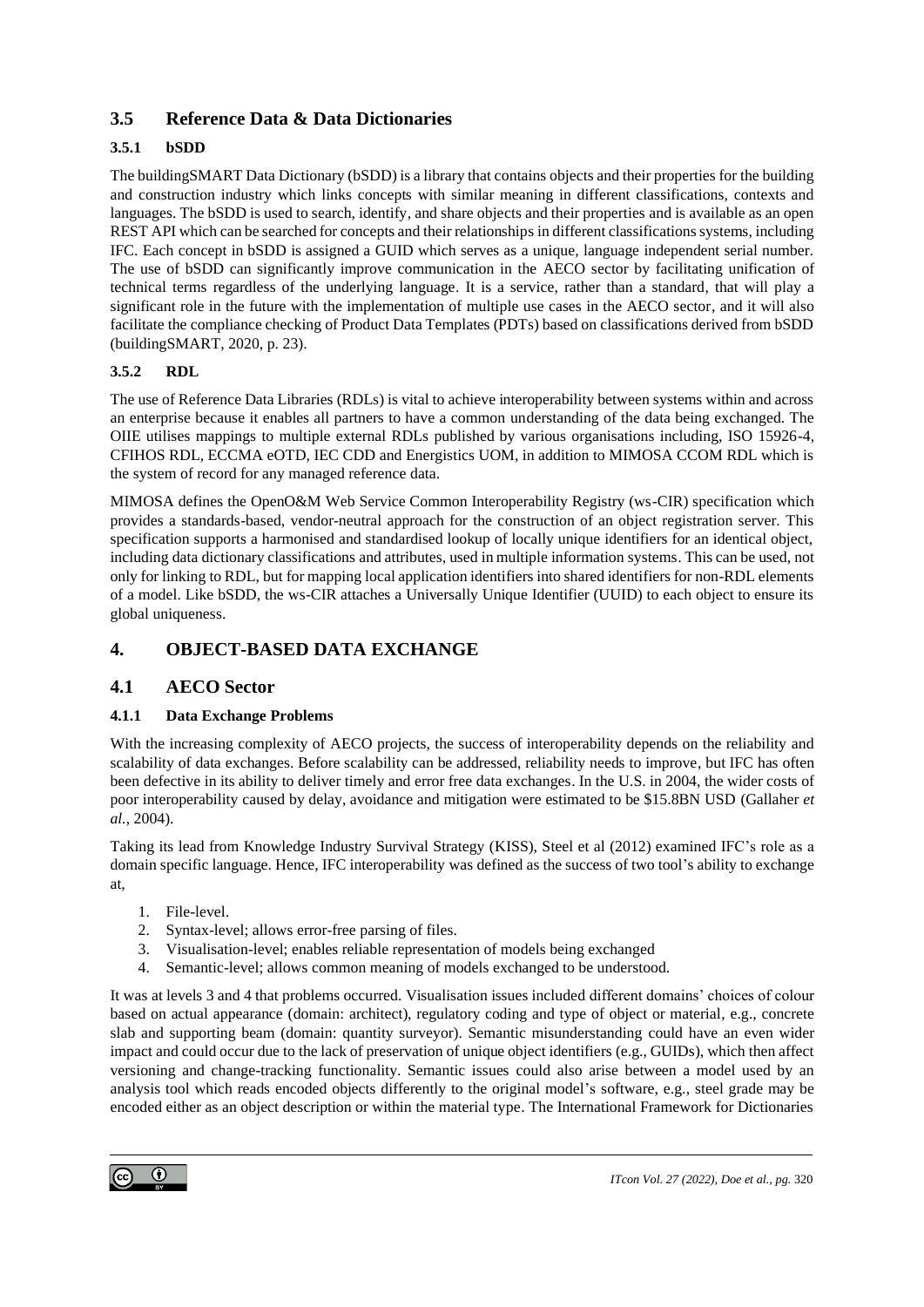(IFD) addresses some of these issues. Semantic issues can also affect coverage of a domain by an IFC model, e.g., an architect might model an upstand beam as a wall element, however a quantity surveyor's analysis tool may not recognise this difference; the solution here is for better modelling conventions and guidelines.

#### **File-based Transactions**

A detailed examination by Lee et al (2014, p. 211) confirmed the following file-based transaction issues,

- 1. File-based data exchange or file-based data storage does not allow object-level data queries.
- 2. Extracting a subset of a model is not possible without using additional tools.
- 3. It is difficult to track changes in the histories of models.
- 4. Different access privileges cannot be assigned to different users based on type of data, because the accessibility of data can only be controlled at file level, not at object level.

Though IFC is an object-based data modelling format these issues occur partly because, during a file-based transaction, the entire model is transferred and stored as a file in a database. By contrast, an object-based transaction parses and saves a model at object level, e.g., wall, column, or beam. A transaction is defined as,

*…a unit sequence of reading, writing, and creating data… (Sacks et al., 2018, p. 113)*

An object-based transaction does not usually require a full model exchange because it primarily comprises an incremental update of an object and its parameters, where the amount of data is small compared to an equivalent set of files, as explained by Sacks et al. (2018, p. 376). The same authors suggest that defective interoperability continues to be 'a serious impediment to collaborative design' largely due to the immaturity of the interoperability tools employed, which are a result of poorly defined standards and the lack of available AECO sector funding to change the status quo (Sacks *et al.*, 2018, p. 386).

#### **Conformance and Interoperability Testing**

The literature reports that current conformance testing used in the AECO sector for certifying the ability of BIM software tools to interoperate with data exchange standards (e.g., IFC, COBie) is not reliable (Lipman, Palmer and Palacios, 2011, Jabin, Dimyadi and Amor, 2019, Kiviniemi, 2008). The conformance tests are conducted by buildingSMART for IFC and the U.S. National Institute of Building Sciences for COBie. These tests check mappings of the inherent representation of data in the software tools with the exchange standard and vice versa. The list of successfully mapped attributes is produced as a result of the conformance test and the software tool is marked as certified software (e.g., IFC 4 certified). Researchers have argued that these conformance tests are testing the ability to exchange information rather than measuring the quality of information exchanged (Jabin, Dimyadi and Amor, 2019). The true measure of interoperability between systems is the ability to effectively use the exchanged information and hence the quality and accuracy of information exchanged is vital. Thus, the conformance tests do not accurately convey the real capability of a software tool, leading to false expectations for end users who expect a certified software tool to provide completely error-free and lossless information exchange. This problem has far reaching consequences because end-users are unaware of the underlying unreliable information exchange when importing and exporting data (Kiviniemi, 2008).

#### **Data loss during import and export**

Multi-disciplinary collaboration on building projects requires one-to-one interactions between heterogeneous software tools, where each discipline has its own domain knowledge and uses disparate software tools to implement tasks. Thus, interoperability relies on mappings between the internal schema of these diverse software tools and the IFC models which imported and exported between them. Interoperability issues arises when these mappings go wrong due to human error, lack of understanding and knowledge, or where domain-specific objects are involved which cannot be accurately represented and mapped into the software of other domains (Lai and Deng, 2018). Recent testing of IFC data exchanges between software applications confirms that data loss and errors are a persistent and continuing problem. For example, De Gaetani et al (2020, p. 13) noted that interoperability was dependent on the following,

- 1. The capability of the software developer's IFC import/export translators.
- 2. The configuration of the IFC file.
- 3. The range of data object types exchanged.

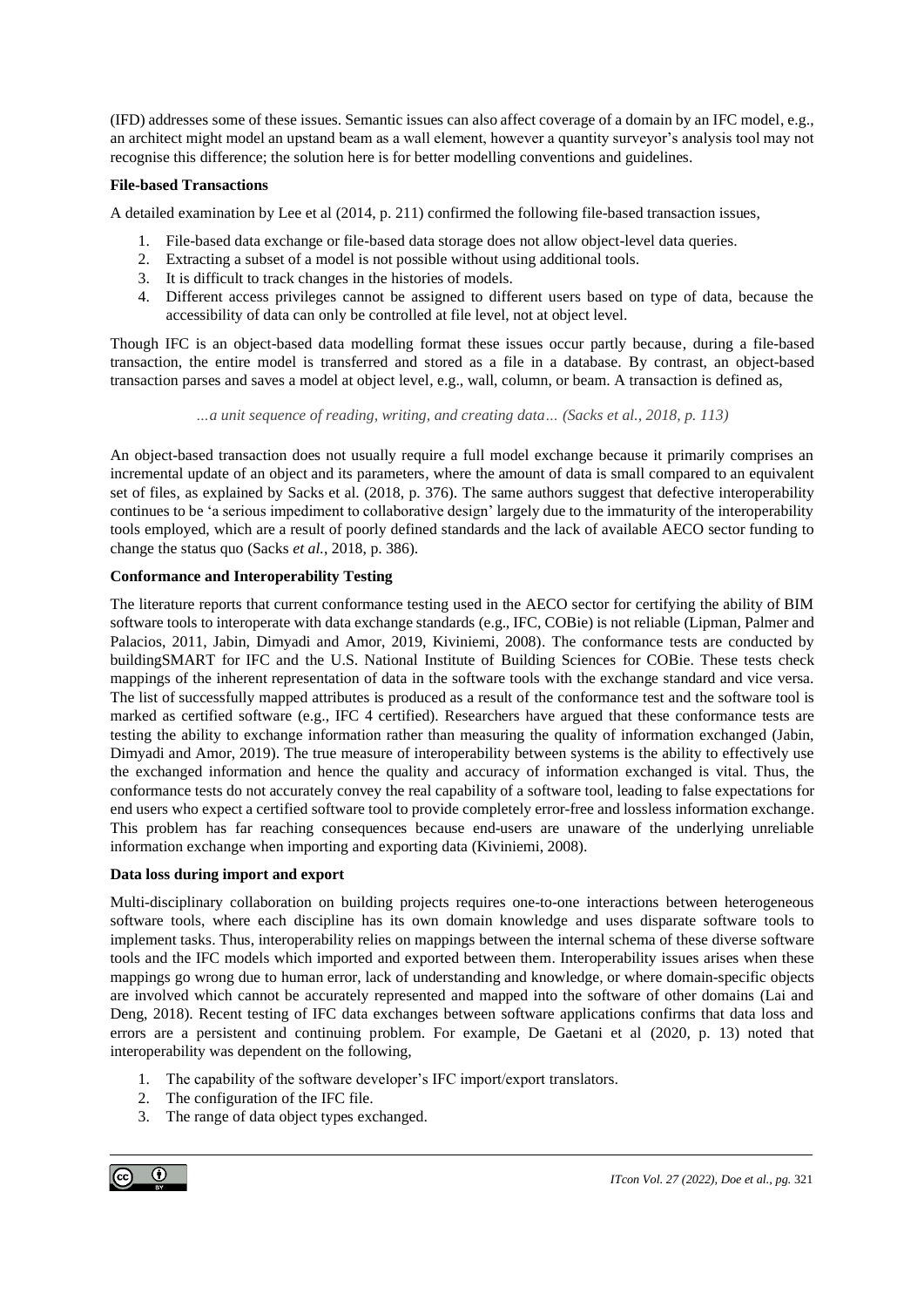In this case the authors tested IFC import and export capability based on a sample BIM model and modelling software by Tekla Structures and Edificus, IFC viewers by usBIM and Solibri Model Checker, and project management software by Autodesk Navisworks, Bently Synchro Pro and Microsoft Project. All of the data exchanges resulted in some errors and data loss and of the 16 elements, 1-3 geometrical, 0-16 material, and 2-16 phase elements were affected, or no data was exchanged, between pairs of software applications.

A study by Jeong et al (2007, p. 1) benchmarked data interoperability between architect and precast fabricator. Based on proprietary architectural software, Autodesk Revit, Graphisoft ArchiCAD, Bentley Microstation, and Digital Project, exported IFC files were checked before being imported into engineering software Structureworks and Tekla Structure. Results indicated broad differences between these applications' IFC files of the same building model, and the authors concluded that tighter BIM standards for defining IFC objects' relationship with building elements and domains were required. Solutions suggested by the authors included development of an IDM for precast architectural facades.

In other related research, Lee (2011, p. 5) created product models in Autodesk Revit, Bentley Triforma, and Tekla Structures and exported each to IFC format. The intersections of pairs of data sets were compared revealing that, of 66 exchangeable entities, between 5-13 entities were not exchanged between pairs. Lee noted four IFC data exchange issues,

- 1. Incomplete coverage of a data model, or exchange format, e.g., an IFC data model might exclude definition of a reinforcing bar.
- 2. Translator problems; non-native file imports, and native file exports lack development guidelines (N.B. bSI's IDMs were a response to this issue).
- 3. System bugs.
- 4. Software domain problems, e.g., an application may not be able to read structural load information.

The author concluded that the common problems were lack of semantic understanding between applications about what could and could not be exchanged, and poor definition of exchangeable sets of information between different applications. For example, if there is no semantic interconnectivity between applications there cannot be 'complete lossless data exchange.' Solutions suggested included better data dictionaries, and tools that supported mapping between 'homonyms and synonyms'.

#### **4.1.2 Data Exchange Solutions**

It was the structural organisation of the AECO sector, as described in section 2 which resulted in centralised federation where design, engineering, construction, and operations models are merged into a federated model within a centralised server. This approach allowed for the storage, management and coordination of combined data, while changes to the digital models were made by the distributed AECO organisations. Authors have described BIM servers object-based exchanges, which allow this coordination of complex data flows, as an evolution from file-based data exchanges (Sacks *et al.*, 2018, p. 113). Servers object-based data management allows querying, transfer, updating, and the partitioning and grouping of model data to support many software applications, while server updates are limited to objects actually modified, thus reducing the file transfer size and the transaction time of the update.

Vendor-neutral BIM servers only became possible from 1997 with the introduction of IFC (Sacks *et al.*, 2018, p. 122). These servers have evolved from relational database (RDB) management systems hampered by slow transaction times to NoSQL, object relational (ORDB), and object oriented (OODB) database management systems. Some of the earliest developed in 2002 were RDB based including, IMSvr by VTT in Finland (VTT, 2009), and SECOM from Japan. More recently, the NoSQL-based 'BIMserver' software is open source and incorporates a key-value database to facilitate querying, allows the versioning of data models at the object level, and is based on IFC STEP EXPRESS modelling language (Beetz *et al.*, 2010, p. 3, van Berlo and Krijnen, 2014).

Taylor et al (2009, p. 75), made an extensive review of BIM servers including the Ark Project, a 21-level office tower located at Mount Street, North Sydney, NSW which pioneered the use of a BIM server with IFC files managed by INCITE, a document collaboration platform, and 3D modelling interoperability by Autodesk NavisWorks. The main issues encountered were,

- 1. Large file sizes with long transaction times which affected manipulation of the model and sub-models.
- 2. Model ownership and responsibility for changes by different domains.

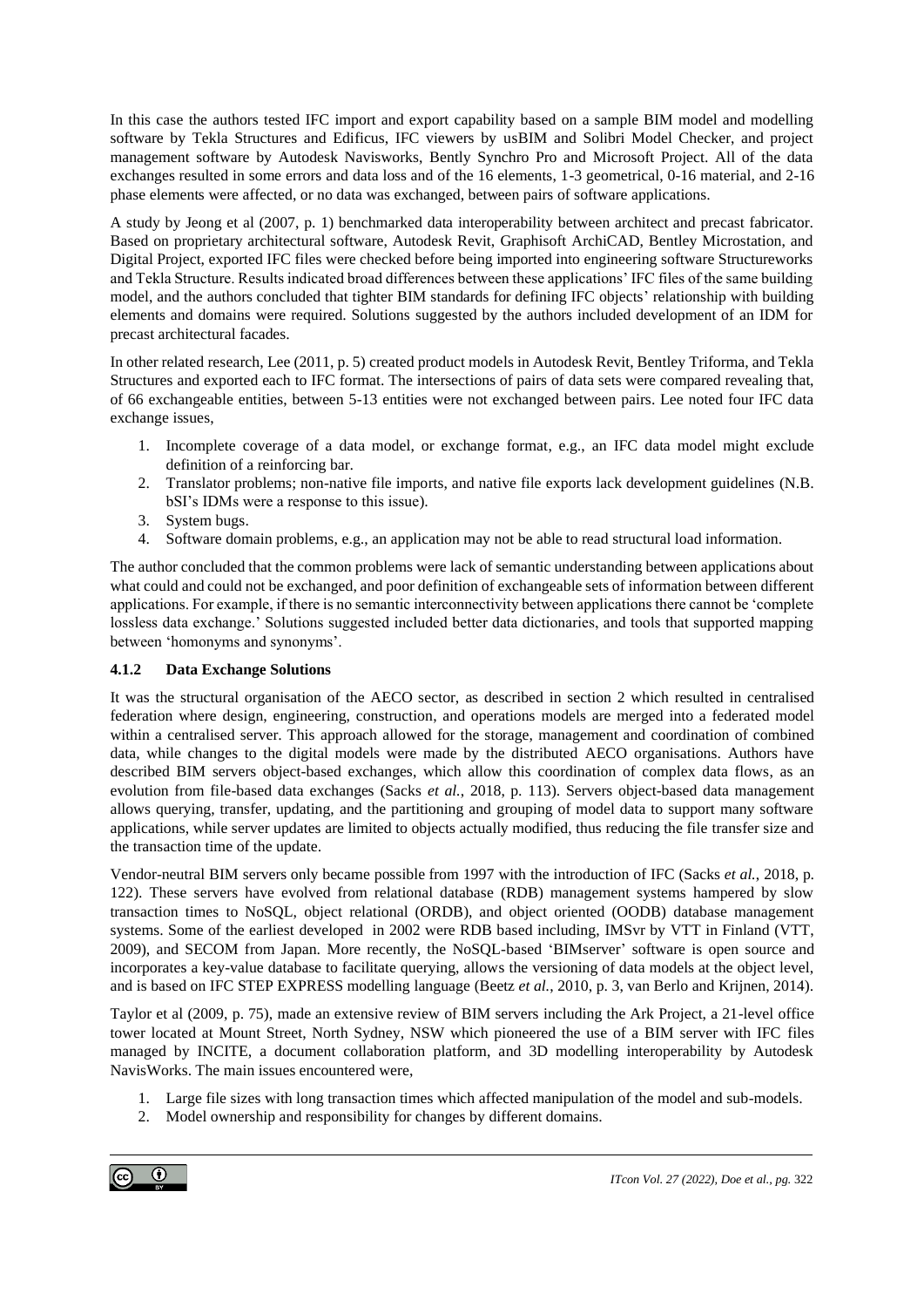#### Proprietary BIM servers include web-based Graphisoft BIM Server and cloud-based Graphisoft BIMcloud,

*Graphisoft BIM Server is one of the first major BIM design platforms with a backend database whose unit of management is objects rather than files. (Sacks et al., 2018, p. 123)*

Dassault's 3D Experience includes a proprietary local or cloud-based server plus many applications for changing the stored data. As described in section 1, these PLMs emerged in the manufacturing and electronics sector. A key difference between Dassault's PLM and BIM Servers is that the former implement a 'single source of truth' via a shared model stored in the database, accessible by all project contributors (Systèmes, 2014). However, if they are to avoid the same interoperability challenges of local BIM servers, authors note that cloud-based servers require open standards that define 'network based data transmission' protocols (Afsari, Eastman and Shelden, 2017, p. 189).

An alternative approach to cloud-based interoperability was Google X's Flux IO project 2015-2017 which exchanged object-based data rather than files by using adaptors or plug-ins for a limited range of proprietary software applications. Flux IO included a 'data interchange hub' for sharing project design, analysis and schedules (Afsari, Eastman and Shelden, 2016, p. 908).

The premise for the AECO sector has been that BIM interoperability is achievable using vendor-neutral or proprietary BIM servers' object-based capabilities. However, the reality is that direct or manual data exchanges between proprietary systems are still common, as noted by Day, Gasparri and Aitchison (2019, p. 5), while data exchanges between proprietary systems and industry preferred, vendor neutral servers is hampered by the same IFC problems noted in section 4.1.1. Therefore, the goal of a centralised federated BIM model with full interoperability remains elusive.

# **4.2 Oil & Gas Sector**

### **4.2.1 Data Exchange Problems**

Challenges affecting data exchange in the Oil  $\&$  Gas sector are similar to those faced by other industries, including the need for lossless and automated data exchange in order to mitigate the substantial costs caused by inefficient and error-prone data exchanges. Many engineering workflows in the Oil & Gas sector are multi-disciplinary, requiring diverse and specialised software tools which increases dependency on the reliability of each other's outputs. Thus, as noted by Fillinger et al. (2019, p. 265), prominent data exchange issues facing the Oil & Gas sector include the following,

- The need for lossless format conversions when exchanging data across diverse systems.
- The use of unstructured document-based data exchange formats, e.g., PDF, Excel, and Word, as the primary means of data exchange.
- The lack of agreement on use and management of common reference data leading to inconsistencies across systems.
- The need for standardised specification and management of information exchanges.
- The lack of maturity in existing reference standards as no single standard provides the required breadth and depth.
- Lock-in to proprietary software systems leading to high switching costs due to lack of standardisation.

These issues have been a major hindrance to achieving interoperability across the ecosystem of the Oil & Gas sector.

### **4.2.2 Data Exchange Solutions**

In the Oil & Gas sector, multiple data models and exchange protocols are implemented to achieve information exchange across systems. The most prominent ones are listed in Section [3.2.](#page-5-0)2. Additionally, other initiatives include CFIHOS (Capital Facilities Information Handover Specification) for process industries, which does not define an exchange model itself, but rather the contractual means of specifying handover requirements; and DEXPI (Data Exchange in Process Industry) which has taken over the maintenance of an exchange format (Proteus XML) for Process & Instrumentation Diagrams (P&IDs).

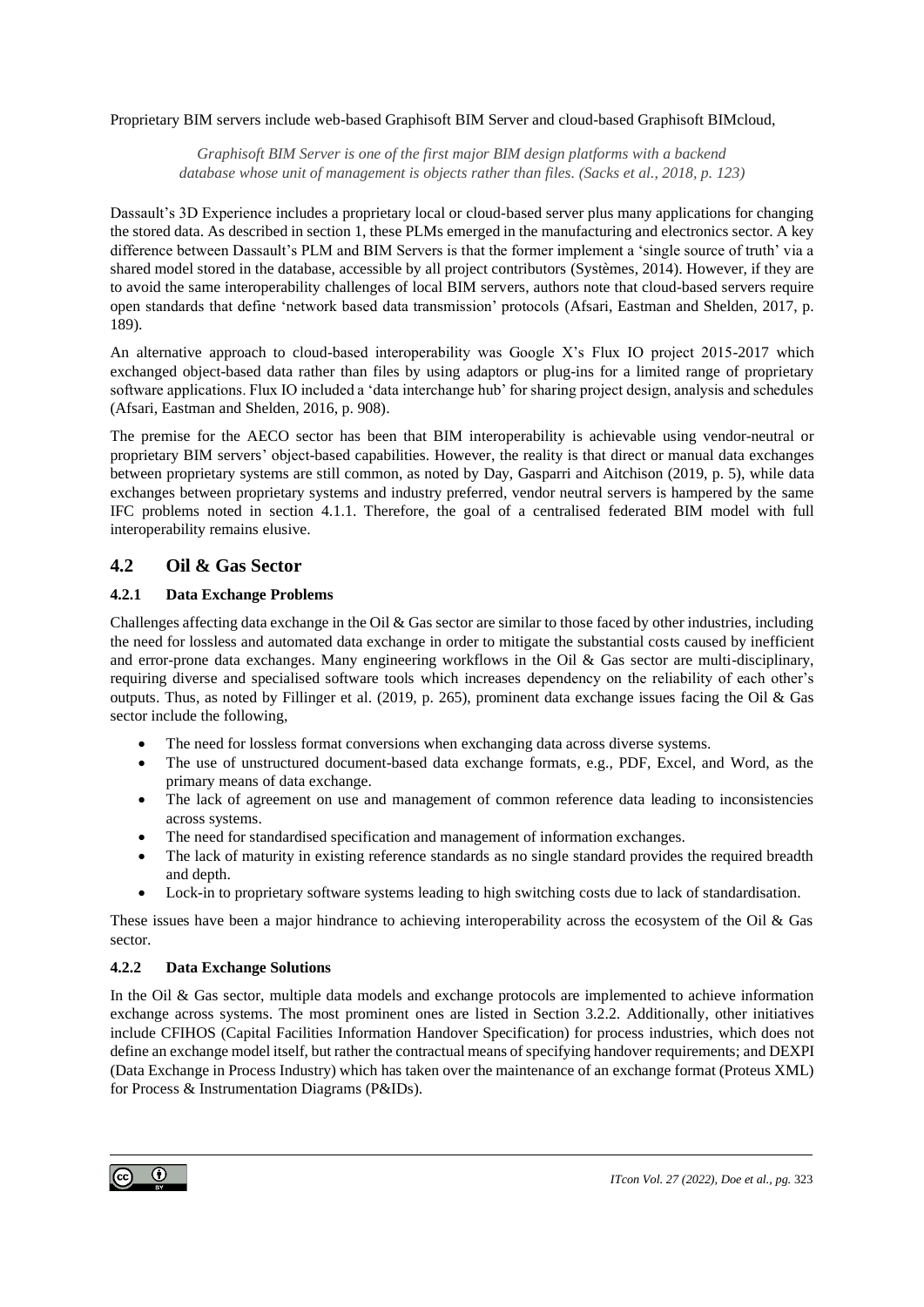In the Oil & Gas sector, object-based, rather than file-based, exchanges have been the primary method of data exchange, with consequently fewer problems associated with AECO's file-based data exchanges discussed in Section [4.1.1.](#page-8-0) There have been many attempts to standardise the exchange of data for specific purposes with relevance to particular sets of stakeholders, which arises due to vertical separation between upstream, midstream, and downstream sectors. There is also horizontal separation within each vertical segment which is divided between engineering, procurement and construction (EPC) contracts and the owner/operators of a plant or facility.

Unlike the AECO sector, where IFC is the accepted neutral exchange standard, the Oil  $\&$  Gas sector lacks the existence and use of any one standard data model or exchange format. Inability to reach consensus around this issue arose because the Oil & Gas sector is part of a complex group of asset intensive industries including petrochemical, power generation, and public utilities, all of which share supply chain partners. However, to mitigate interoperability issues across these industries' diverse software tools, systems and exchange standards, the need for 'a supplier neutral industrial digital ecosystem' was recognised by ISO/TS 18101-1, a document which defines requirements, specifications and guidance for a supplier-neutral, industrial digital ecosystem ((ISO), 2019).

To cope with the multitude of diverse and specialised software tools, an organised approach was suggested where standards were applied based on requirements and in accordance with governance by the industries (Chung, Carnahan and delaHostria, 2015). The objective, of utilising a portfolio of existing standards for realising interoperability in the asset-intensive industries, was recognised by ISO Technical Committee 184/Working Group 6, which published technical specification ISO/TS 18101-1:2019 introducing the OIIE framework, as explained above in section 3.1.2.

By adopting object-based concepts such as inheritance, CCOM provides a cleaner and more flexible model for Enterprise Application Integration (Mathew *et al.*, 2012a). CCOM also provides a canonical XML representation of the object model that allows any type of CCOM object to be identified at the root of a data exchange, or at their position in the object hierarchy. This approach allows the object of interest to be the focus of an exchange regardless of the context in which it might appear, for example in asset or equipment hierarchies. The top-level objects then refer to their context and other objects. Moreover, CCOM allows multiple such hierarchies e.g., functional or physical breakdown structures, logical connections or physical connections such as electrical or logistical. These can be overlaid onto the objects independently of one another. Other aspects of CCOM that support object-based data exchanges in a distributed federated environment are,

- Immutable and universally unique identifiers (UUID standard, ISO/IEC 9834-8:2008) for each object.
- Ownership and change data for each object (i.e., the system of record, when the object was modified last, and who made the modification).
- Optional inclusion of related objects and data elements so that only the information that has changed need be included. (supports event-driven updates).

# **5. DISCUSSION & RECOMMENDATIONS**

In the following section we address our remaining research question; what standards and systems are required in the AECO sector to reinforce object-based data exchanges? We also expand the discussion to include recommendations that foster web-based semantic connectivity, a prescient and logical progression if object-based data exchanges are implemented.

The AECO sector and bSI both recognise the need for object-based data exchanges to facilitate interoperability. Though some of its components have been identified, we believe that a holistic strategy is needed for implementing interoperability across software systems, domains, building lifecycles and the web. In the Oil & Gas sector, a distributed federated strategy across proprietary software systems was identified as a way to foster the required levels of interoperability. This was prompted and necessitated by the diversity of standards governing the sector. Hence, the OIIE Specification and ISO 18101 promote a supplier and vendor neutral specification which federates existing standards into a coherent ecosystem where each standard provides value in the domains in which they were defined while connecting domains.

# **5.1 An Interoperability Ecosystem**

Degrees of collaboration and interoperability in the AECO sector are expressed as maturity levels ranging from level 0 to 3 (NBS, 2014). For example: BIM level 0 equals 'no collaboration' where 2D CAD drafting and manual

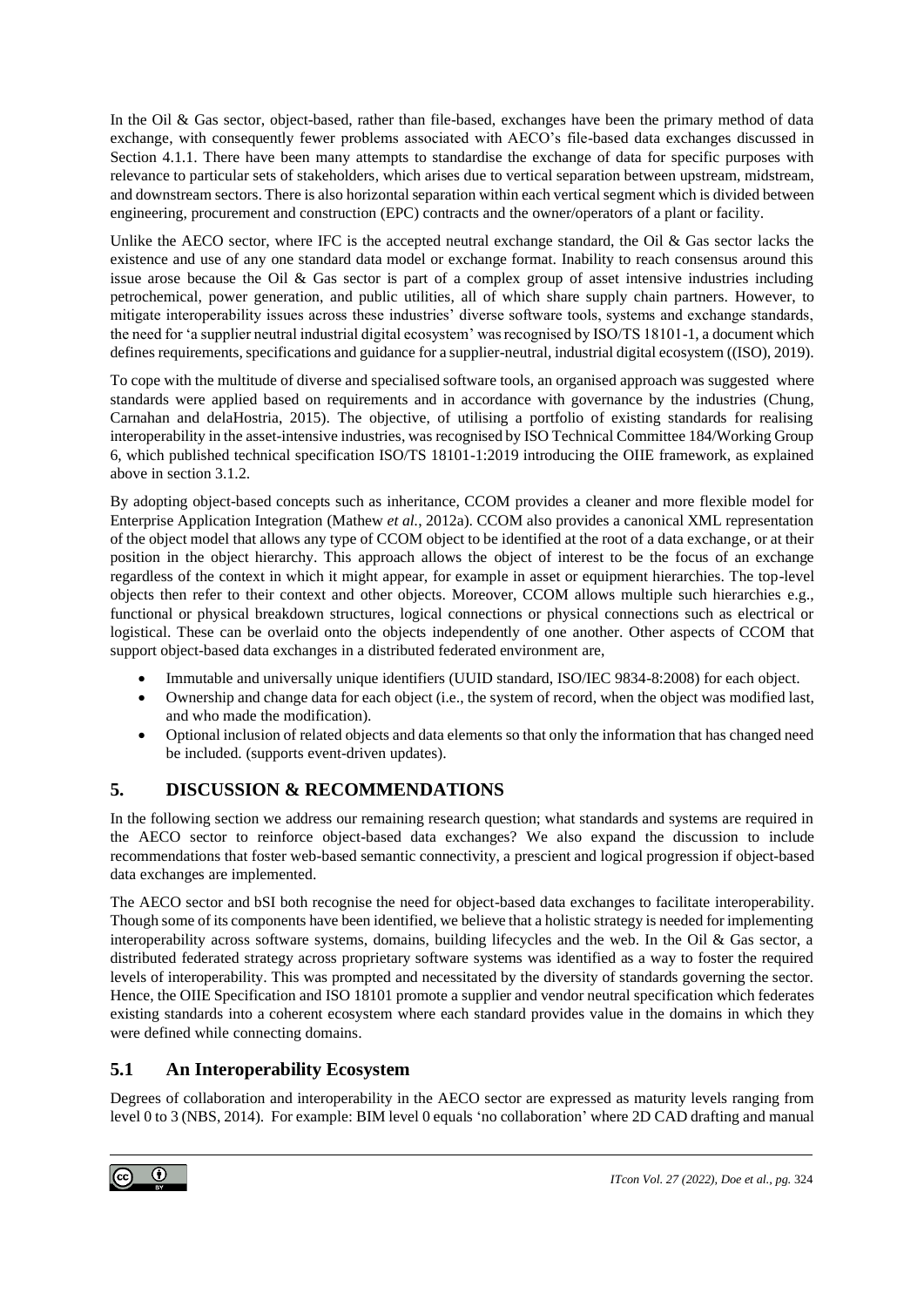processes are used; BIM level 1 equals 'partial collaboration', where 2D and 3D CAD information is shared between project members; BIM level 2 equals 'full collaboration' where the focus is on the sharing of information among participants spanning the entire lifecycle of the building. The BIM Framework, UK now supersedes BIM Level 2, as BS 1192 has transitioned to ISO 19650 which also incorporates the concept of a common data environment (CDE). UK BIM Alliance (cdbb, bSI) were responsible for this development between 2016-20, based on Government policy.

To achieve BIM level 3, full interoperability for the CDE, AECO needs to develop an Interoperability Ecosystem in which collaboration between all participants is supported by systems that can interoperate to achieve well defined goals. The key to such an interoperable ecosystem is a standards-based approach leveraging agreed data exchange formats for core data exchange tasks, such as IFC in AECO and CCOM in Oil & Gas, as well as other supporting data exchange standards and component specifications to meet the required functionality.

The exchanges of data that occur within an Interoperability Ecosystem are defined by the nature of the relationships between organisations and systems within these sectors. The means by which these data exchanges are supported can be implemented in three ways:

- 1. Point-to-point (1-to-1): links between proprietary software applications using adaptors and APIs, that may be standards based or use proprietary APIs provided by the target system.
- 2. Hub-and-spoke (many-to-1): a single centralised server to which each software application communicates; we identify two subtypes of this approach as relevant to the AECO and other sectors,
	- a. A centralised federated server which collects and manages federated models, e.g. via IFC BIM server.
	- b. A single shared model, or single source of truth, e.g. PLM systems in which proprietary systems provide a single model, though Sacks et al. (2018, p. 89) consider this concept 'practically impossible' for the AECO sector
- 3. Network-centric (1-to-many): shared messaging service, or middleware, for supporting distributed communication and federation,
	- a. Standardised adaptors and APIs provide access to the ecosystem and data exchanges between the diverse array of applications and systems that participate in the ecosystem.

In the Oil & Gas sector, the distributed nature of engineering, operations, maintenance (OEM), service and analytics providers, across the asset life cycle emphasises the need for a network-centric model (as 3. above), defined by the OIIE specification/ISO 18101. The OIIE also includes components to manage the distributed federated model (2a. above, partly), but network-centric communication (as 3. above) is preferred. Such a model also encourages object-oriented and event-driven data exchanges.

The structural nature and desires of the AECO sector, as described in section 1, are of a similarly distributed nature where the addition of centralised BIM servers also provides value in federating the developed models throughout the lifecycle. The imperative to find a solution is noted by Turk (2020, p. 8) who suggests that a collaborative framework is needed which can accommodate and interoperate with new systems, formats and processes in a plug and play fashion.

Therefore, we propose the hybrid management of distributed and centralised federated models (2a) by leveraging the network-centric model (3). The network-central model supports the distributed nature of the organisations, their interactions, and the changes to models. Moreover, it does not preclude a centralised, federated model, but rather supports the simultaneous update of the federated model by incorporating it, through a BIM server for example, as an application in the ecosystem. This hybrid ecosystem approach is illustrated in Figure 3, which could provide the platform for Smart Buildings, Smart Cities, and Digital Twins.

**Recommendation 1**: A hybrid Interoperability Ecosystem approach would ensure reliability by addressing the requirement for integrated standards as an essential component in the implementation of object-based data exchanges and transactions and would leverage,

• A network-centric communication model to support distributed information exchanges as well as centralised, federated models and model management.

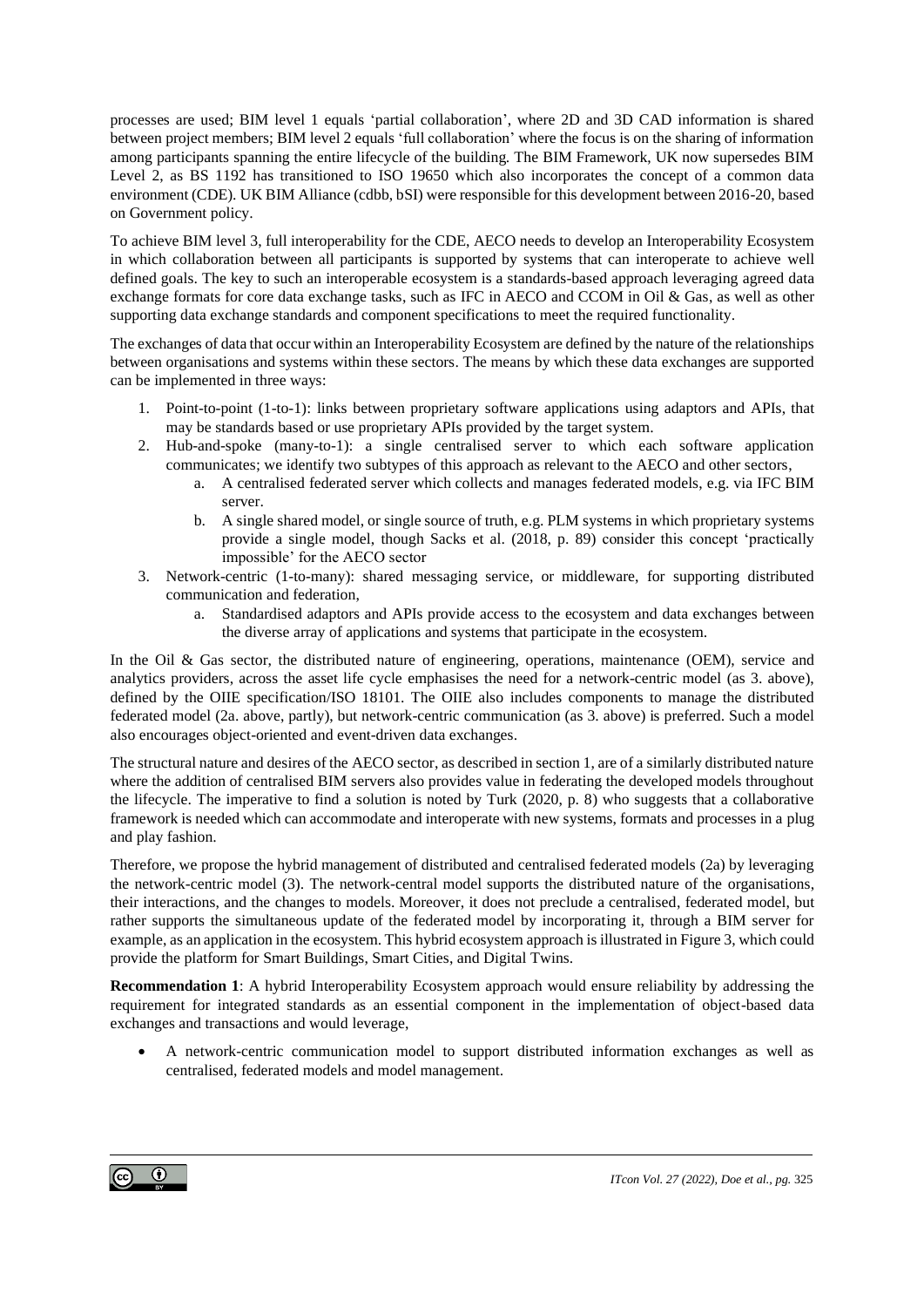- Existing and, as necessary, new Adaptor and API standards and systems supporting the mapping, translation, and management of application data into object-based IFC data exchanges (and other standards as appropriate).
- Standards and specifications for ecosystem management.
- Standardised processes for describing the object-based, and event-driven, interactions in an ecosystem to achieve common/shared goals.
- Standards and systems which utilise transaction and web-based data transmission protocols.



AECO Sector

*Figure 3. AECO Sector - hybrid Interoperability Ecosystem*

# **5.2 Adapter & API standards and systems**

### **5.2.1 Adapters & Modularity**

Currently, in the AECO sector, customised, proprietary API systems are available. Trimble Connect provide a cloud-based, data exchange server with connections between a limited range of proprietary software systems (Trimble, 2021), and Autodesk's Forge assists development of APIs by certified partners or 'Systems Integrators' (Autodesk, 2021). Also, Speckle have developed an API delivered via GraphQL creating a comprehensive set of connectors to embed in design and analysis software to exchange geometry and data in a neutral, open format, cloud-based, 3D viewer (Speckle, 2021). Though not-for-profit, and representing a broad array of AECO industry partners, the Open Design Alliance (ODA) similarly provides software development kits (SDK), which include APIs, and rules for developing software, based on IFC standards developed by bSI (Alliance, 2021).

Correspondingly, in the Oil & Gas sector, proprietary APIs are available and implemented, but MIMOSA strongly advocates the use of standardised APIs to ensure interoperability across a range of software vendors' and suppliers' systems. In the OIIE framework, core standards and specifications define standardised APIs and methods of data exchange, leaving responsibility for the details of individual components to the software vendors and suppliers (Kaur *et al.*, 2018, p. 6). This modular approach encourages COTS software vendors to provide OIIE compliant adaptors, enabling plug-and-play between heterogenous systems and software. With the OIIE approach, modularity allows software vendors to provide compliant adaptors facilitated by object-based data transformations and mappings (Grossmann *et al.*, 2013).

Presently, in the AECO sector, proprietary software vendor's applications are required to implement a subset of, rather than the full, IFC schema. These subsets are the MVDs, which also define the conformance level expected of software vendors' implementations. Adaptors developed by vendors from these MVDs have file-based IFC export and import functionality for an MVD subset isolated from the full IFC schema. In the '*Technical Roadmap'*, (2020) bSI have noted that improved modularity and reuse would improve the ability to develop adaptors for better defined multiple subsets and attain higher conformance levels. Such modularity and reuse is more effectively realised at object-level with clear requirements, as mappings and transformations are typically object-based definitions, allowing for the separation of mappings into smaller, more understandable, reusable, and maintainable partial transactions.

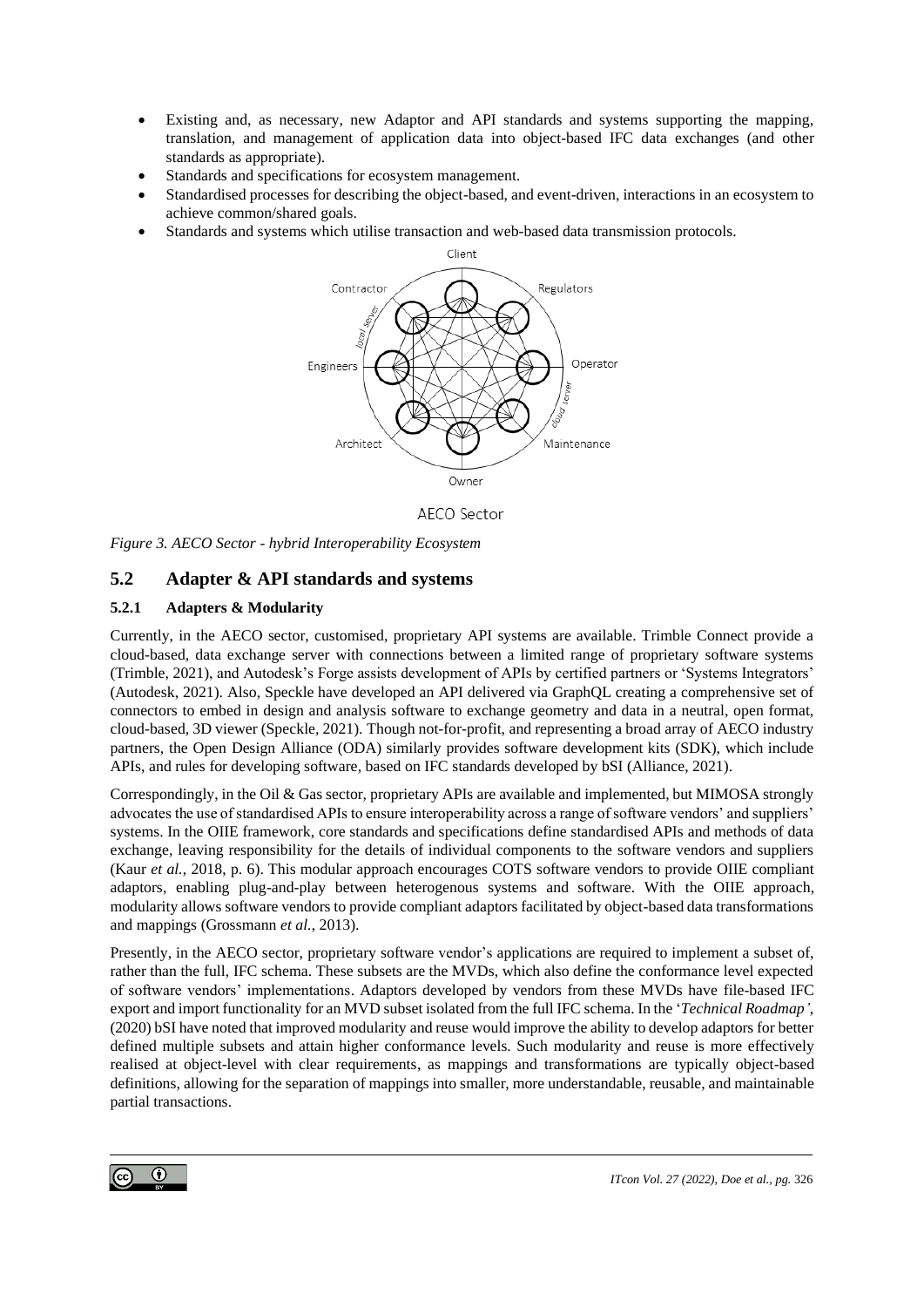For example, MIMOSA CCOM supports lightweight incremental updates where the inclusion of related objects and data elements is optional thus exchanging only the information that was last changed. This is supported by the use of immutable and universally unique identifiers (UUID standard, ISO/IEC 9834-8:2008) for each object, which can be tracked and mapped to internal identifiers where necessary.

In the AECO sector, bSI have outlined plans to improve modularity and object identification in IFC version 5 (Berlo *et al.*, 2021). However, legacy issues due to current versions of the standard will remain until new standards are complete and their adoption becomes the norm. In the short term, the implementation of interim methods and frameworks may help to resolve modularity and adaptor issues, while supporting eventual migration to new standards in the longer term.

Acknowledging the clear need for an object-based approach, and to achieve semantic connectivity bSI are developing openCDE (Connected Data Environment) API standard (buildingSMART, 2021d). We propose that this approach, developed using object-based IFC modelling language and situated within the standards and systems of the Interoperability Ecosystem (see Recommendation 1), prioritises the need for modular adaptors for proprietary systems. This would further enable subsequent data exchanges with servers, and the transactions within them, to be reliable and scalable.

**Recommendation 2**: In recognition of the AECO sector's dual means of exchanging data, either directly between systems or via a federated server, openCDE should use standardised IFC adaptors, event-driven and object-level, within the context of the Interoperability Ecosystem and its network-centric model. Furthermore, we endorse a modular approach to the development of adaptor and API standards, as proposed in the *'Technical Roadmap'*  (buildingSMART, 2020, pp. 17), as this would provide shorter release cycles of IFC, faster support for new IFC versions in software vendors' implementations, instant support for new modules or extensions, and stronger interoperability between modules' extensions and domains.

Such adaptors could be built by software vendors or third parties on top-of existing capabilities to begin introducing modularity and object-level exchanges before the latest standards are finalised, thereby supporting migration to the new standards in the future. This could be achieved by leveraging supporting ecosystem components, such as those specified in the OIIE for functionality including, identifier mapping and translation, plus data and model transformations.

### **5.2.2 Use Cases & Event-Driven Change**

Measures that could improve implementation of subsets of the IFC schema in vendor software include improvements to the processes for creation, maintenance, and publication of IDMs and MVDs themselves. With OIIE Scenarios and Events the requirements for achieving a specific interoperable interaction and message exchange are defined in the context of OIIE Use Cases. Similarly, better definition of bSI approved MVDs to address frequently occurring interoperability issues would encourage software vendors' development and implementation of them. This would include enabling vendors to implement subsets of the IFC schema in a more modular and consistent manner.

For object-based IFC data exchanges to be reliable and scalable, use cases should clearly define information exchanges between users. MVDs and IDMs may be improved by the new Information Delivery Specification (IDS), which will allow the definition of exchange requirements that are not tied to IFC schema but to concepts used in IFC (buildingSMART, 2020, p. 18). OIIE Scenarios are similar in that they specify data and exchange requirements in conceptual terms and are not tied to specific CCOM elements. However, the approaches diverge where OIIE aims to promote Scenarios, along with their associated Use Cases and Events, to a level of standardisation for industry agreement, thus allowing broad and prior agreement to be realised on important, common, and frequent exchanges, thus supporting an 'implement once' strategy by software vendors. We suggest that there are benefits in standardising a set of IDMs and MVDs while supporting the future IDS as a constraint overlay that can be defined for specific contexts, including at the local project and contract level. This is similar to OIIE Use Case Architecture development and implementation.

**Recommendation 3:** Adoption of standardised processes for the creation, publication, and maintenance of MVDs, or their future equivalents, by focusing on specific interoperability challenges and goals. Management of these MVDs can ensure consistency and interoperability, and provide a modular basis for software vendors to implement IFC conformance before IFC 5 becomes the norm.

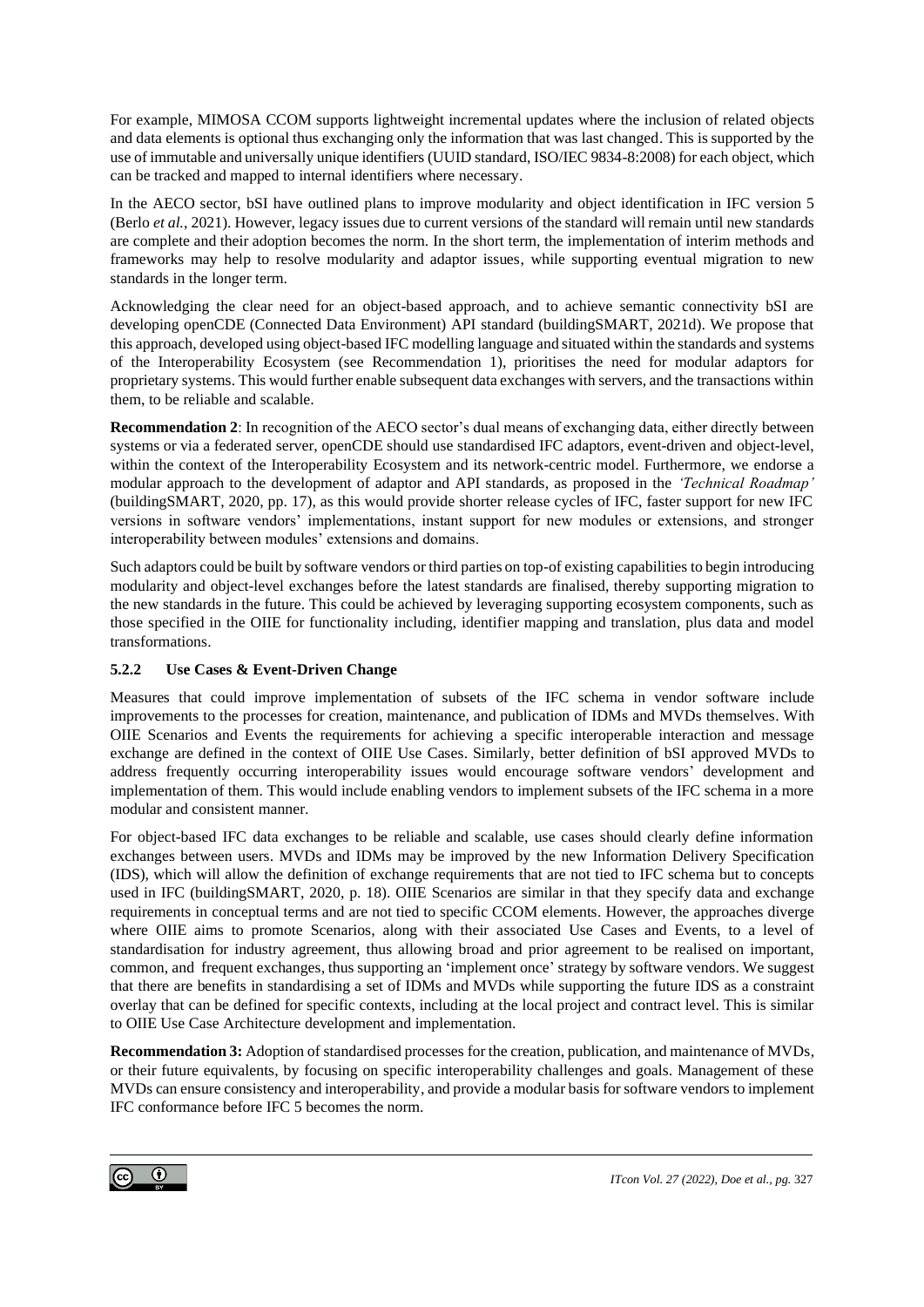**Recommendation 4:** New MVDs should emphasise event-driven exchanges to achieve a greater level of granularity, and to allow the ecosystem to remain up-to-date when changes occur to different models in different contexts.

**Recommendation 5:** Adoption of standardised processes, similar to OIIE Use Case Architecture, for describing the higher-level context above IDMs and MVDs and to provide a coherent understanding of their integration into broader industry use cases, their logical sequence, and how they are reused across interoperable interactions.

Part of this could involve re-analysing existing IDMs within the framework of the OIIE Use Case Architecture to identify common Use Cases and situate IDMs and MVDs in context. This would improve their understanding and reusability in the short term while simultaneously implementing a framework to anticipate new definitions as standards are developed and proven.

**Recommendation 6:** Support the planned IDS standard for overlaying additional, dynamic, requirements on top of more general, though well-defined, and modular MVDs. The proposed machine interpretable and modular approach for IDS should support the evaluation and validation of MVDs in addition to broader IFC based exchanges.

# **5.3 Web-Based Semantic Connectivity**

Reliable and scalable data exchange depends on semantic understanding, as described in section 4.1.1, yet semantic connectivity in the AECO sector is presently the least supported layer in the interoperability stack (Figure 4).



*Figure 4. Interoperability Stack: Semantic Connectivity (adapted from (Uslar and Engel, 2015, p. 8, Fig. 6)).*

The promise of semantic connectivity is that interoperability will evolve into the possibility for the same content to be loaded into multiple applications, and rather than mapping or converting data, it is simply linked,

> *Reaching full semantic interoperability is one of the long-standing desires in the architectural design and construction industry. (Pauwels, Zhang and Lee, 2017, p. 149)*

Pauwels et al. (2017), also note that web-based BIM will allow 'data islands' stored by each AECO domain to be integrated, thus reaching full interoperability.

In 2015, bSI launched the Linked Data Working Group (LDWG) to support usage of semantic web technologies and develop an ifcOWL ontology as an equivalent to the IFC EXPRESS schema, thus allowing building data to be linked to 'out-of-the-box' tools for querying and reasoning with data (Schevers and Drogemuller, 2005, Pauwels *et al.*, 2017, Werbrouck *et al.*, 2019). Then, in 2020, bSI launched the Digital Twins Working Group (DTWG) which continues to develop ifcOWL for use in linked data and semantic web applications that consume IFC data via additional languages (XML Schema Definition (XSD), Web Ontology Language (OWL), Javascript Object Notation (JSON)) and file formats (Extensible Markup Language (XML), Resource Description Framework (RDF)) (buildingSMART, 2020). Hence, BIM models will become 'online graphs of building data' using OWL, while XML and RDF will facilitate development of the semantic web, as noted by Pauwels et al. (2017).

Semantic connectivity is addressed in the Oil & Gas sector where semantically meaningful information is required for effective exchange of information among complex asset intensive industries. Such information is made available through Reference Data Libraries (RDLs) and Open Technical Dictionaries (OTDs). Agreeing on shared RDLs and OTDs, which may be defined by contractual arrangements, allows information to be delivered with a shared understanding. Within OIIE the MIMOSA CCOM standard has been designed as a federated model, supporting pointers to arbitrary reference data, and including features that support both object-based and web-

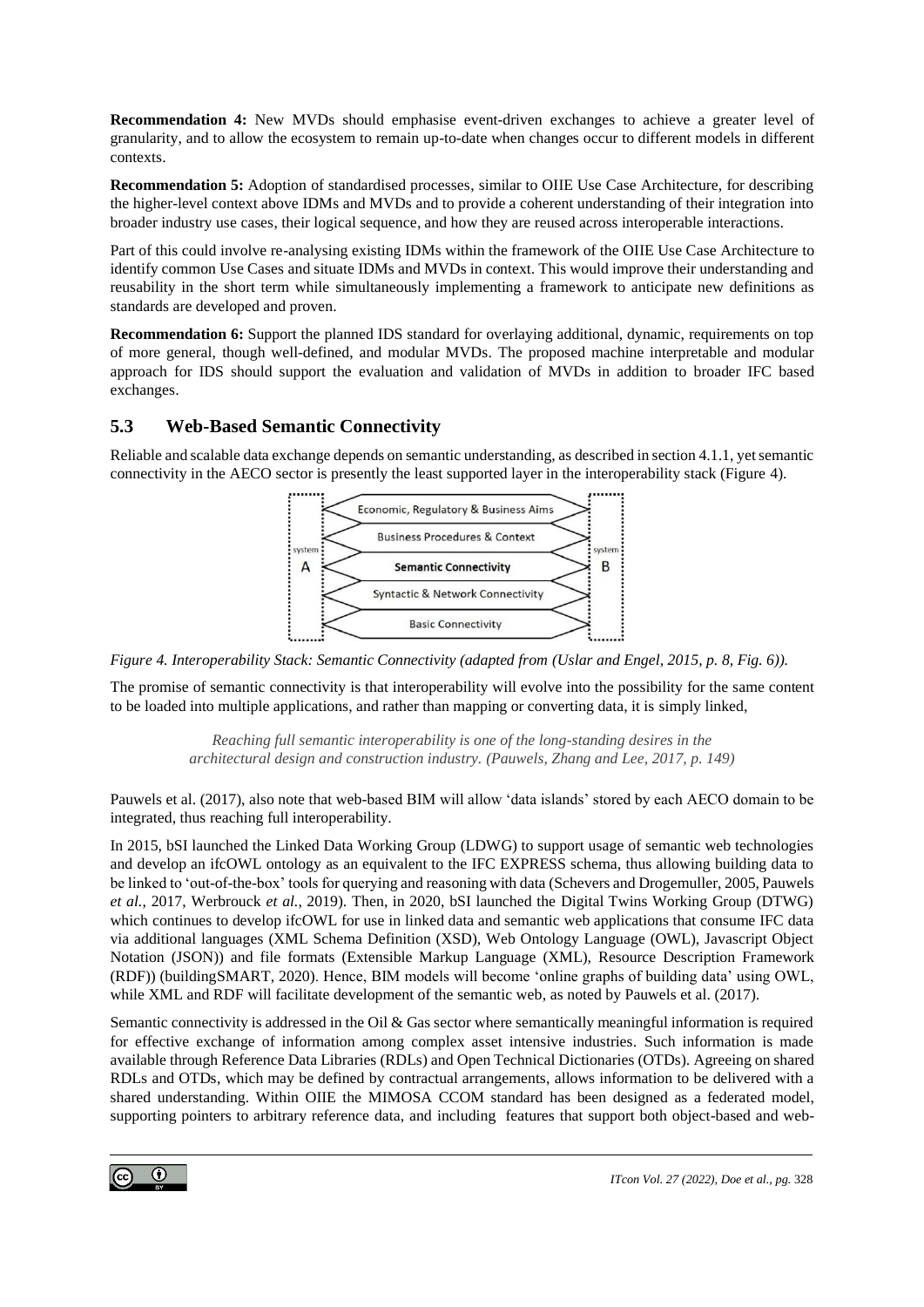based data exchanges (Mathew *et al.*, 2012b). Furthermore, the combining of objects across diverse standards is grounded in an object-based approach, while transformations at the top level of conceptual models are simplified to reinforce semantic interoperability (Selway *et al.*, 2017, Yu, (OAGi) and MIMOSA, 2020). The OIIE specification also includes component services in the ecosystem that support the mapping and linking of objects by their identifiers, both internal and shared, to support translation between different, but often overlapping, RDLs, OTDs, and organisational reference data.

Since semantic connectivity is about shared understanding, human computer interaction is key to its successful implementation, as noted in Section [4.1.1](#page-8-0) where it was shown that different domains may model the same element in different ways. Technical solutions, including ifcOWL and linked data, cannot solve these issues if the underlying modelling language contains ambiguities that might be exploited by the user. Moreover, multiple modes of representation may be desirable and necessary to meet the requirements of different domains. Accordingly, clearer modelling guidelines and best practice need to be provided. For example, modelling templates could be used to capture transformation and meaning in multiple ways as required by different systems.

**Recommendation 7:** Adopt standard services as part of the Interoperability Ecosystem that provide mapping, translation, and transformation functionalities for improved semantic connectivity.

**Recommendation 8:** Aim to reduce ambiguity in the modelling language and develop clear modelling guidelines, best practice, and modelling patterns. The identification of tool constraints relevant to patterns and guidelines may allow solutions to be developed, such as transformations, that can be applied at the adaptor level or through common services provided to the Interoperability Ecosystem. This would allow improved semantic connectivity between applications as well as within the federated model itself.

# **6. CONCLUSION**

This research has addressed three questions;

- 1. What can the AECO sector learn from the Oil & Gas sector's implementation of interoperability measures which are focussed on object-based data exchanges?
- 2. Can interoperability in the AECO sector be improved by object-based, rather than file-based, data exchanges?
- 3. What standards and systems are required in the AECO sector to reinforce object-based data exchanges?

We answered these questions by comparing standards and specifications in these sectors, and then by examining the problems identified and solutions implemented that directly address object-based data exchanges. We then evaluated the differences and similarities between AECO and the Oil & Gas sector and made recommendations that aim to improve interoperability focussed on object-based data exchanges.

While we acknowledge work to address interoperability is ongoing in the AECO sector to rectify problems identified in our research, the new standards, including IFC 5, will not be developed and adopted in the short-term. Therefore, we have made recommendations that would facilitate progress while the new standards are under development. Ideally, such steps would lay the groundwork for migration to the new standards once ready for adoption.

Accordingly, we propose the following four priorities to improve integration and interoperability for the AECO sector,

**Priority 1.** A hybrid Interoperability Ecosystem, similar to OIIE, for the AECO sector, with specifications and guidelines which recognise the status quo of the AECO sector and its dual approach to implementation of data exchanges supported by a network-centric communication model. This would secure continued management of, and changes to, distributed models by AECO organisations while developing centralised federated models based on local or cloud servers. Thus, the Interoperability Ecosystem would define object-based IFC standards for adaptors and APIs, and for local and cloud-based server data exchanges. Further consideration of event-based message exchanges would support the development of a future-oriented, standards-based ecosystem for Digital Twins, Smart Buildings, and Smart Cities.

**Priority 2.** API and adaptor standards to be identified, or developed as necessary, with modularity embedded, supported by the ecosystem approach. Investigation into the development of standards-based, object-level and

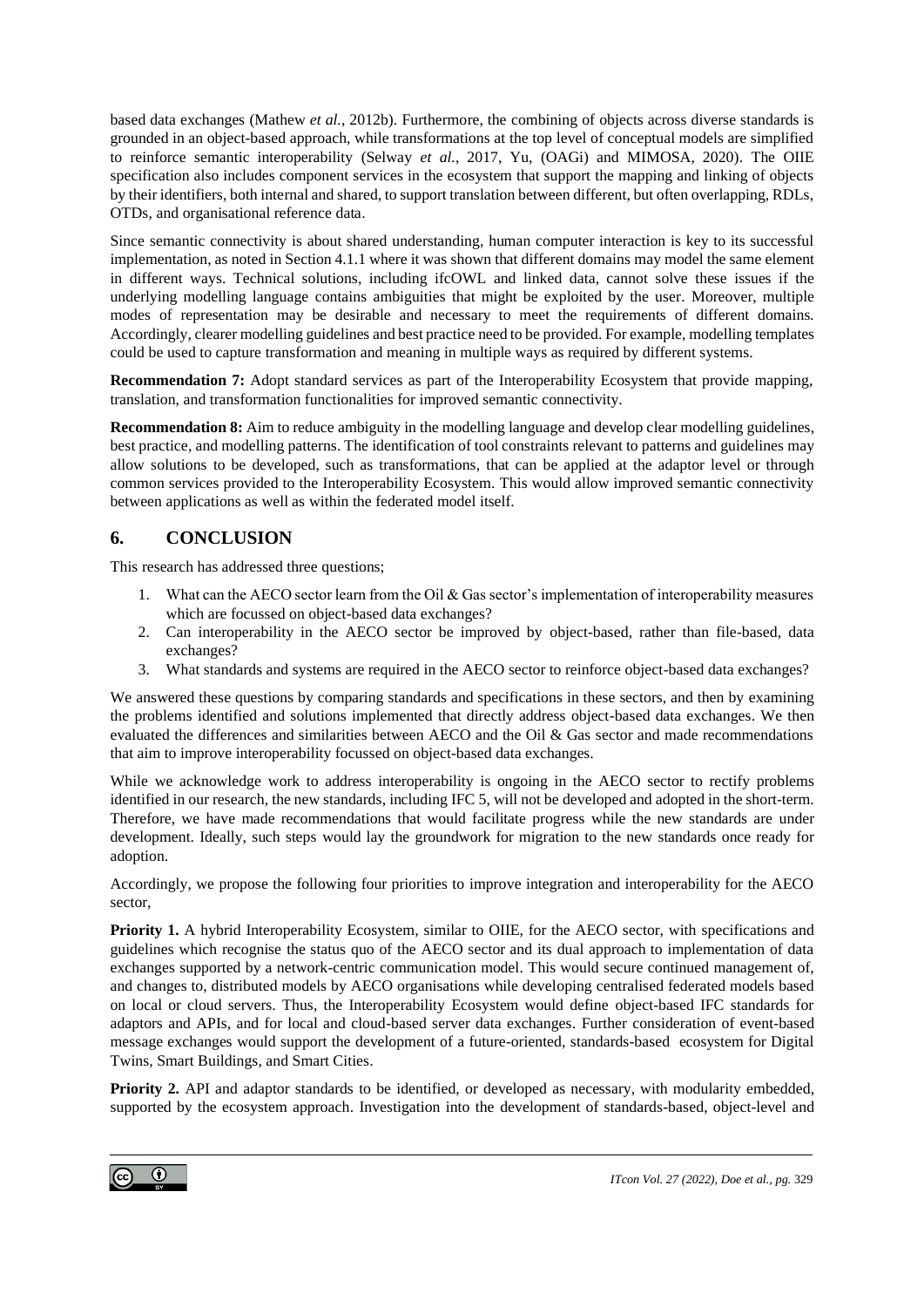event-driven adaptors by first and third parties, by leveraging standardised ecosystem components to overcome challenges to interoperability in the AECO sector. This could improve interoperability in the short-term while providing a framework for migration to new standards as they become available.

**Priority 3.** Use of a standardised process for the identification of priority use cases to place important IDMs and MVDs into context, and to identify possibilities for reuse, prior to defining modular and reusable MVDs that could be standardised and carried forward into future standards and specifications.

**Priority 4.** Improved semantic connectivity through the use of standardised ecosystem components e.g. for the implementation of mapping, translation, and transformation. Also, the use of bSDD and other RDLs in combination with improved modelling guidelines and templates that could be used to overcome interoperability challenges in the short-term.

# **6.1 Future Work**

In future work we aim to examine and test the implementation of standards from the Oil & Gas sector's OIIE Specification, and its components, to evaluate their capability to resolve interoperability issues in the AECO sector, as identified in this paper. We plan to investigate the application of modular, object-based, OIIE configured adaptors, leveraging supporting ecosystem components, to current file-based IFC exchanges to determine the efficacy of the approach suggested in our recommendations. We believe that demonstrating improvements to AECO interoperability in the short-term would be of value, particularly those that support migration towards future standards aimed at resolving interoperability issues more comprehensively.

### **6.2 Summary**

The primary theme identified and reported throughout the paper is the need for the AECO sector to advance from file-based to object-based data exchange, and for it to acknowledge the dual approach that is taken where both a distributed federated system and a centralised federated system operate in unison. Comparison with the Oil & Gas sector has highlighted this understanding which has shaped the recommendations and priorities for change noted above. Furthermore, we confirm that this evolution is necessary for the realisation of Smart Buildings, Smart Cities and Digital Twins which are dependent on the provision of semantic connectivity and full interoperability across standardised interfaces.

We are aware that, pivotal to making these changes, are the proprietary software vendors servicing the AECO sector. Accordingly, these new standards should carefully guide vendors to design and create adaptors with fully interoperable outcomes. Flexibility to develop and market diverse products would be provided by a modular approach in the design of these adaptors, allowing a plug-and-play approach to evolve across diverse software systems. If the AECO sector is to fully embrace interoperability in collaboration with vendors then its desires, needs and requirements should be clearly expressed. This underlies the intention of the new Interoperability Ecosystems standards, guidelines and systems proposed.

# **ACKNOWLEDGEMENTS**

This research was supported by seed funding from UniSA Creative, Developing Creative Partnerships, & from Memko Systems Ltd.

We are also grateful to Alan Johnston, President of MIMOSA, who provided valuable insights and input during the drafting of this paper.

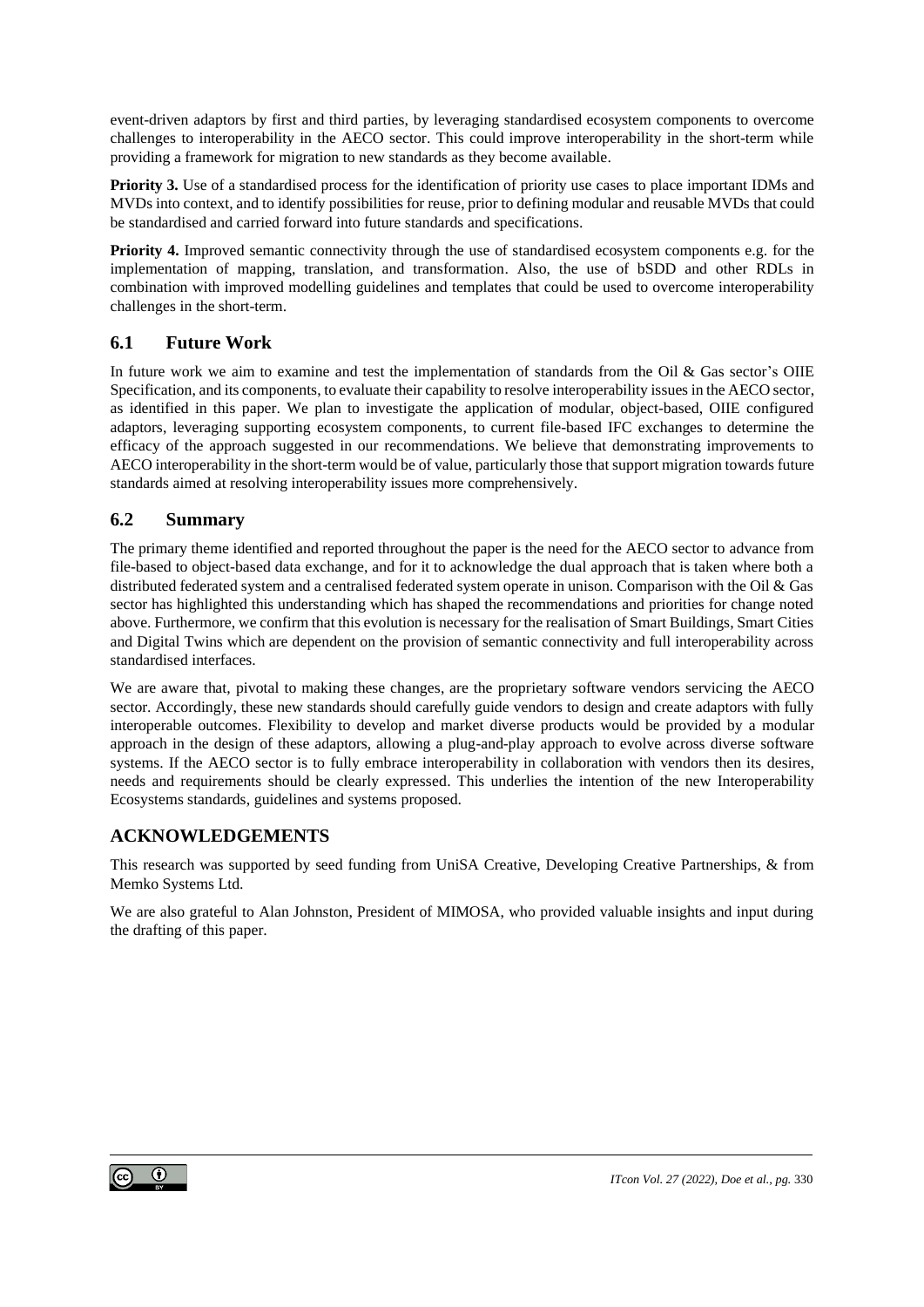### **REFERENCES**

- (ISO), I.S.O. (2018) '*ISO 16739-1:2018'*. *Industry Foundation Classes (IFC) for data sharing in the construction and facility management industries - Part 1: Data schema.* Geneva, Switzerland: ISO.
- (ISO), I.S.O. (2019) '*ISO/TS 18101-1:2019'*. *Automation systems and integration - Oil and gas interoperability - Part 1: Overview and fundamental principles.* Geneva, Switzerland: ISO.
- Afsari, K., Eastman, C. and Shelden, D.R. (2016) 'Data transmission opportunities for collaborative cloud-based building information modelling'. *XX Congress of the Iberoamerican Society of Digital Graphics.* Buenos Aires, SIGraDi.
- Afsari, K., Eastman, C. and Shelden, D.R. (2017) 'Building Information Modeling data interoperability for Cloud-based collaboration: Limitations and opportunities'. *International Journal of Architectural Computing,* 15 (3), pp. 187-202.
- Alliance, O.D. (2021) *Complete interoperabilityfor CAD & BIM* Available at[: https://www.opendesign.com/sig](https://www.opendesign.com/sig) (Accessed: 31/07).
- Autodesk (2021) *Autodesk Forge.* Available at:<https://forge.autodesk.com/> (Accessed: 26/04).
- BCFier (2021) *BCFier.* Available at[: http://bcfier.com/#about](http://bcfier.com/#about) (Accessed: 06/04).
- Beetz, J. *et al.* (2010) Published. 'BIMserver.org an open source IFC model server'. *CIB W78 27th International Conference on Applications of IT in the AEC Industry (CIB-W78),* 2010 Cairo, Egypt. International Council for Research and Innovation in Building and Construction (CIB), pp.1-8.
- Berlo, L.v. *et al.* (2021) 'Future of the Industry Foundation Classes: towards IFC 5 (preprrint)'. *CIB W78 2021*
- buildingSMART (2020) 'Technical Roadmap buildingSMART Getting ready for the future'*.*
- buildingSMART (2021a) *BIM Collaboration Format.* Available at: <https://www.buildingsmart.org/standards/bsi-standards/bim-collaboration-format-bcf/> (Accessed: 04/04).
- buildingSMART (2021b) *buildingSMART Data Dictionary.* Available at: <https://www.buildingsmart.org/users/services/buildingsmart-data-dictionary/> (Accessed: 04/04).
- buildingSMART (2021c) *COBie Standards and Guidance.* Available at: <https://cobie.buildingsmart.org/reading-list/> (Accessed: 25/07).
- buildingSMART (2021d) *openCDE API.* Available at:<https://technical.buildingsmart.org/projects/opencde-api/> (Accessed: 31/07).
- buildingSMART (2021e) *Quick Guide - Building Process Modeling Notation.* Available at: [https://standards.buildingsmart.org/documents/IDM/IDM\\_guide-QuickGuideToBPMN-2007\\_01.pdf](https://standards.buildingsmart.org/documents/IDM/IDM_guide-QuickGuideToBPMN-2007_01.pdf) (Accessed: 06/04).
- cdbb (2021) *Workstream - IFC and COBie.* Available at: [https://www.cdbb.cam.ac.uk/AboutCDBB/WorkingGroups/bim-interoperability-expert](https://www.cdbb.cam.ac.uk/AboutCDBB/WorkingGroups/bim-interoperability-expert-group/workstream-ifc-and-cobie)[group/workstream-ifc-and-cobie](https://www.cdbb.cam.ac.uk/AboutCDBB/WorkingGroups/bim-interoperability-expert-group/workstream-ifc-and-cobie) (Accessed: 10/04).
- Chung, D., Carnahan, D.L. and delaHostria, E.G. (2015) Published. 'A Standards-Based Approach for Interoperability Between Engineering Design and Asset Management'. *In:* Lee, W.B. *et al.*, eds. *7th World Congress on Engineering Asset Management (WCEAM 2012),* 2015 Daejeon City, South Korea. Springer International Publishing, pp.161-169.
- Day, G., Gasparri, E. and Aitchison, M. (2019) 'Knowledge-based design in industrialised house building, a case-study for prefabricated timber walls*'*. In*:* Bianconi, F. and Filippucci, M. (eds.) *Digital Wood Design.* Switzerland: Springer Nature, pp.

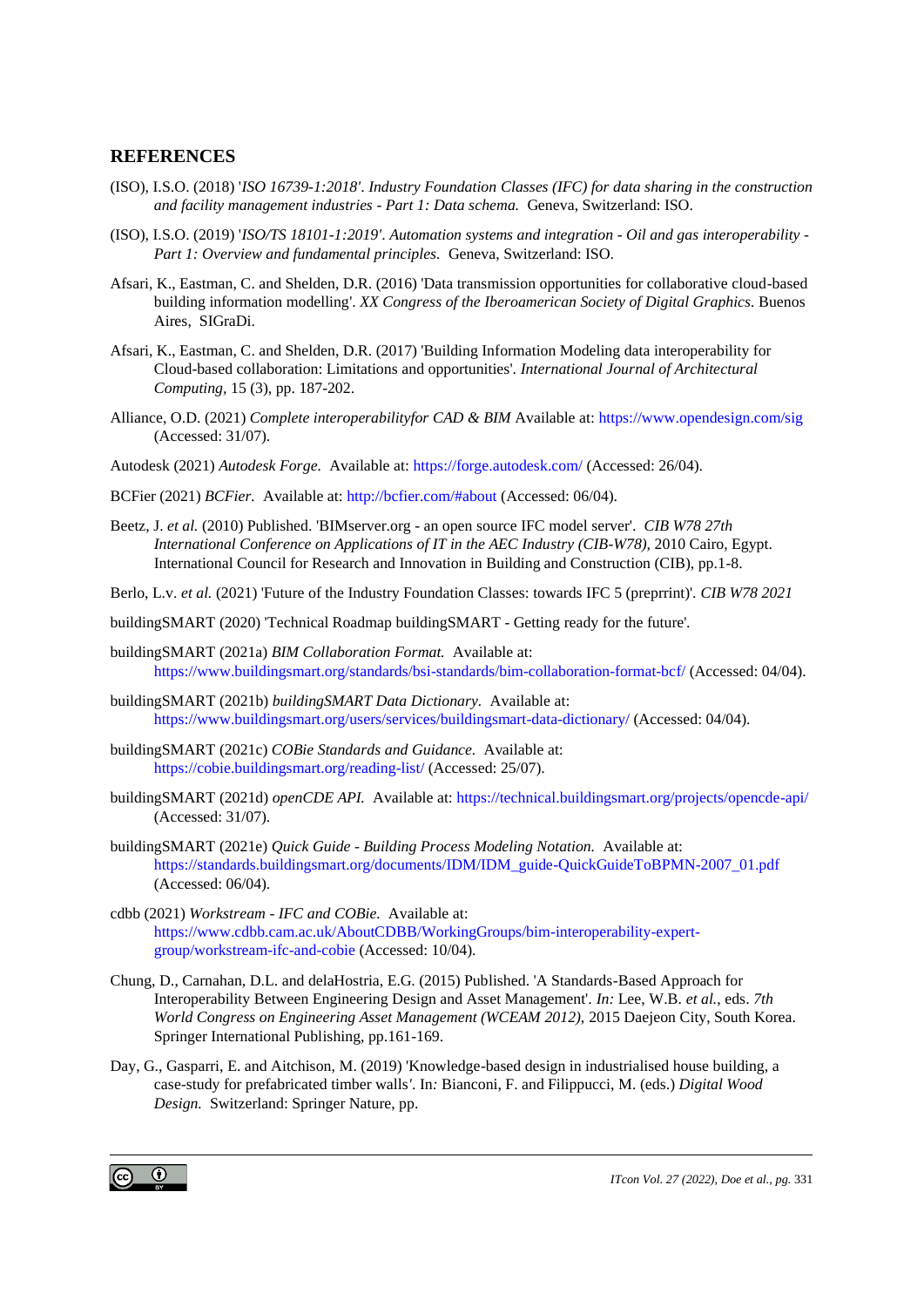- De Gaetani, C.I., Mert, M. and Migliaccio, F. (2020) 'Interoperability Analyses of BIM Platforms for Construction Management'. 10 (13), pp. 4437.
- Di Bicarri, C. *et al.* (2018) 'Configuration views from PLM to Building Lifecycle Management'. *International Conference on Product Lifecycle Management.* Turin, Italy, Springer.
- Doe, R.M. (2020) 'An open, integrated modular format: For flexible and intelligible architecture, engineering and construction design and production'. *International Journal of Architectural Computing,* OnlineFirst.
- Eastman, C. *et al.* (2010) 'Exchange Model and Exchange Object Concepts for Implementation of National BIM Standards'. *Journal of Computing in Civil Engineering,* 24 (1), pp. 25-34.
- Fillinger, S. *et al.* (2019) 'Data Exchange for Process Engineering Challenges and Opportunities'. 91 (3), pp. 256-267.
- Gallaher, M.P. *et al.* (2004) 'Cost Analysis of Inadequate Interoperability in the U.S. Capital Facilities Industry'*.*
- Gann, D.M. (1996) 'Construction as a Manufacturing Process? Similarities and Differences Between Industrialized Housing and Car Production in Japan*'*. *Construction Management and Economics.*  London: Routledge, pp. 437-450.
- Gilbert, T. *et al.* (2020) 'Built environment data standards and their integration: an analysis of IFC, CityGML and LandInfra'*.*
- Grossmann, G. *et al.* (2013) Published. 'Enabling Information Interoperability through Multi-domain Modeling'. 2013 Berlin, Heidelberg. Springer Berlin Heidelberg, pp.16-33.
- Hub, C.I. (2020) 'BIM Interoperability Expert Group (BIEG) Report'*.*
- Jabin, J., Dimyadi, J. and Amor, R. (2019) Published. 'From a meagre 'testing for interoperability'to the 'measurement of interoperability'in BIM.'. *36th CIB W78 Conference ICT in Design, Construction and Management in Architecture, Engineering, Construction and Operations (AECO),* 2019 Newcastle-upon-Tyne. pp.18-20.
- Jeong, Y.-S. *et al.* (2007) 'Data Interoperability Benchmark Test Between Architect and Precast Fabricator'*.*
- Kahyun, J. and Lee, G. (2018) 'Information Delivery Manual (IDM) Configurator: Previous Efforts and Future Work'. *18th International Conference on Construction Applications of Virtual Reality.* Auckland University, NZ.
- Kaur, K. *et al.* (2018) 'Towards an open-standards based framework for achieveing condition-based predictive maintenance'. *8th International Conference on the Internet of Things IoT 2018.* Santa Barbara, USA, ACM International Conference Proceedings Series.
- Kiviniemi, A. (2008) 'IFC Certification progess and data exchange problems*'*. *eWork and eBusiness in Architecture, Engineering and Construction.* CRC Press, pp. 531-536.
- Lai, H. and Deng, X. (2018) 'Interoperability analysis of IFC-based data exchange between heterogeneous BIM software'. *Journal of Civil Engineering and Management,* 24 (7), pp. 537-555.
- Lamb, K. (2018) 'Challenges of Digitalisation in the Oil and Gas Sector'*.*
- Lee, G. (2011) 'What information can or cannot be exchanged?'. *Journal of Computing in Civil Engineering* 25 1-9.
- Lee, G. *et al.* (2014) 'Query Performance of the IFC Model Server Using an Object-Relational Database Approach and a Traditional Relational Database Approach'. *Journal of Computing in Civil Engineering,* 28 (2), pp. 210-222.
- Lipman, R.R., Palmer, M. and Palacios, S. (2011) 'Assessment of conformance and interoperability testing methods used for construction industry product models.'. *Automation in Construction,* 20 (4), pp. 418- 428.

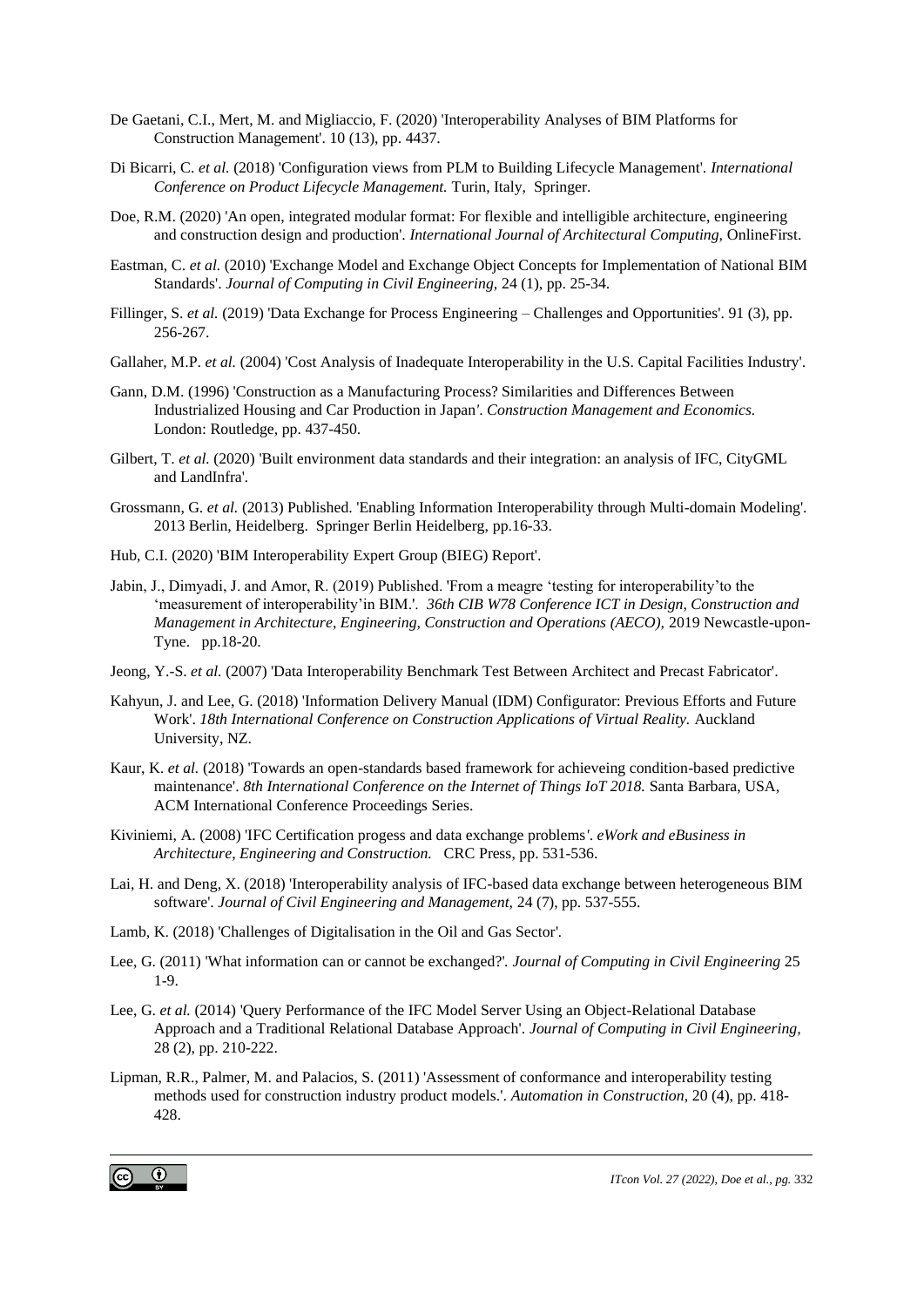- Malagnino, A. *et al.* (2017) 'From traditional construction industry process management to Building Lifecycle Management'. *International Conference on Product Lifecycle Management.* Seville, Spain, Springer.
- Mangialardi, G. *et al.* (2018) 'BIM and PLM associations in current literature'. *International Conference on Product Lifecycle Management.* Turin, Italy, Springer.
- Mathew, A. *et al.* (2012a) 'Bringing the MIMOSA OSA-EAI into an Object-Oriented World*'*. In*:* Mathew, J. *et al.* (eds.) *Engineering Asset Management and Infrastructure Sustainability.* London: Springer London, pp. 633-646.
- Mathew, A. *et al.* (2012b) 'Bringing the MIMOSA OSA-EAI into an Object-Oriented World*'*. pp. 633-646.
- MIMOSA (2020) *OIIE Oil and Gas Interoperability (OGI) Pilot.* Available at: [https://www.mimosa.org/ogi](https://www.mimosa.org/ogi-pilot/)[pilot/](https://www.mimosa.org/ogi-pilot/) (Accessed: 12/02).
- MIMOSA (2021) *Open Industrial Interoperability Ecosystem (OIIE).* Available at: <https://www.mimosa.org/open-industrial-interoperability-ecosystem-oiie/> (Accessed: 27/01/2021).
- NatSpec (2021) *COBie.* Available at: [https://bim.natspec.org/resources/bim-topics/32-facility-and-asset](https://bim.natspec.org/resources/bim-topics/32-facility-and-asset-management/161-construction-operations-building-information-exchange-cobie)[management/161-construction-operations-building-information-exchange-cobie](https://bim.natspec.org/resources/bim-topics/32-facility-and-asset-management/161-construction-operations-building-information-exchange-cobie) (Accessed: 04/04).
- NBS (2014) *BIM Levels explained.* Available at[: https://www.thenbs.com/knowledge/bim-levels-explained](https://www.thenbs.com/knowledge/bim-levels-explained) (Accessed: 14 October).
- OGC (2021) *OGC Standards.* Available at[: https://www.ogc.org/docs/is](https://www.ogc.org/docs/is) (Accessed: 29/04).
- OpenO&M (2020) 'OpenO&M Standards and Specifications'. *openoandm.org,* pp. doi, [http://www.openoandm.org/files/standards/OIIE%20Use%20Cases-1.0.0-Dec2020.zip.](http://www.openoandm.org/files/standards/OIIE%20Use%20Cases-1.0.0-Dec2020.zip)
- Owen, R. (ed.) (2013) *Research Roadmap Summary.* Rotterdam, NL: CIB Publication.
- Owen, R. *et al.* (2010) 'Challenges for Integrated Design and Delivery Solutions*'*. In*:* Prins, M. and Owen, R. (eds.) *Architectural Engineering and Design Management.* Taylor and Francis Online, pp. 232-240.
- Pauwels, P. *et al.* (2017) 'Enhancing the ifcOWL ontology with an alternative representation for geometric data'. *Automation in Construction,* 80 77-94.
- Pauwels, P., Zhang, S. and Lee, Y.-C. (2017) 'Semantic web technologies in AEC industry: A literature overview'. *Automation in Construction,* (73), pp. 145-165.
- Plume, J. (2021) '*Information interoperability through open standards. '*. *In:* Gentry, R., Lee, G. and Sacks, R. (eds.) *The Eastman Symposium.* Georgia Institute of Technology: buildingSMART Australia.
- Sacks, R. *et al.* (2018) *BIM Handbook: A guide to Building Information Modeling for Owners, Designers, Contractors and Facility Managers.* 3rd edn. Hoboken, NJ: Wiley.
- Schevers, H. and Drogemuller, R. (2005) Published. 'Converting the Industry Foundation Classes to the Web Ontology Language'. *International Conference on Semantics, Knowledge, and Grid,* 2005 Beijing, China. IEEE Computer Society.
- Schodek, D. *et al.* (2005) *Digital Design and Manufacturing: CAD/CAM Applications in Architecture and Design.* Hoboken, NJ: John Wiley & Sons Inc.
- Selway, M. *et al.* (2017) 'A Conceptual Framework for Large-scale Ecosystem Interoperability and Industrial Product Lifecycles'. *Data & Knowledge Engineering,* 85-111.
- Speckle (2021) *Speckle Systems.* Available at[: https://speckle.systems/](https://speckle.systems/) (Accessed: 26/04).
- Steel, J. *et al.* (2012) 'Model interoperability in building information modelling'. *Software and systems modeling,* 11 (1), pp. 99-109.
- Systèmes, D. (2014) *End-to-End Collaboration Enabled by BIM Level 3* [Press release].